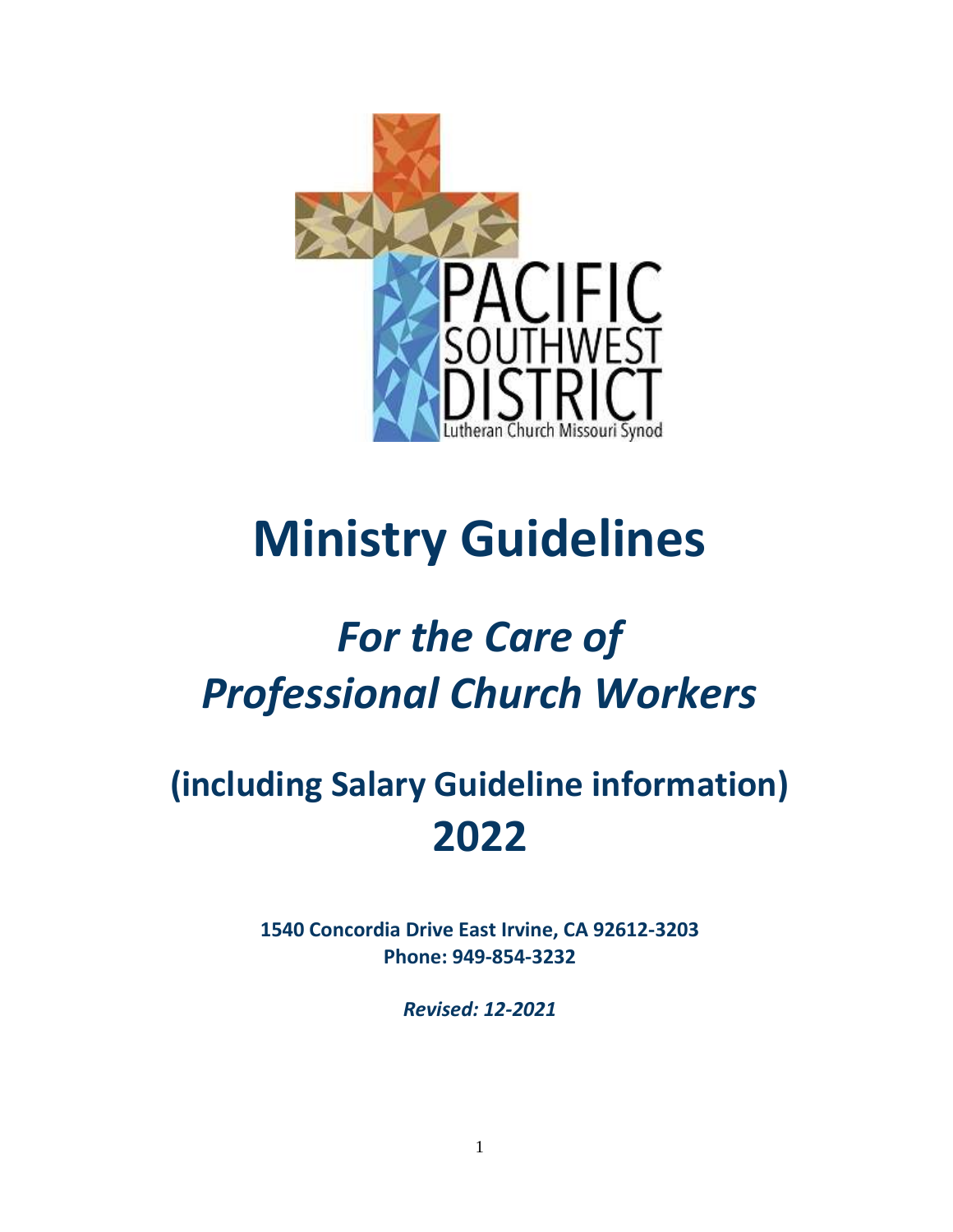### Contents

| 18 |
|----|
|    |
|    |
|    |
|    |
|    |
|    |
|    |
|    |
|    |
|    |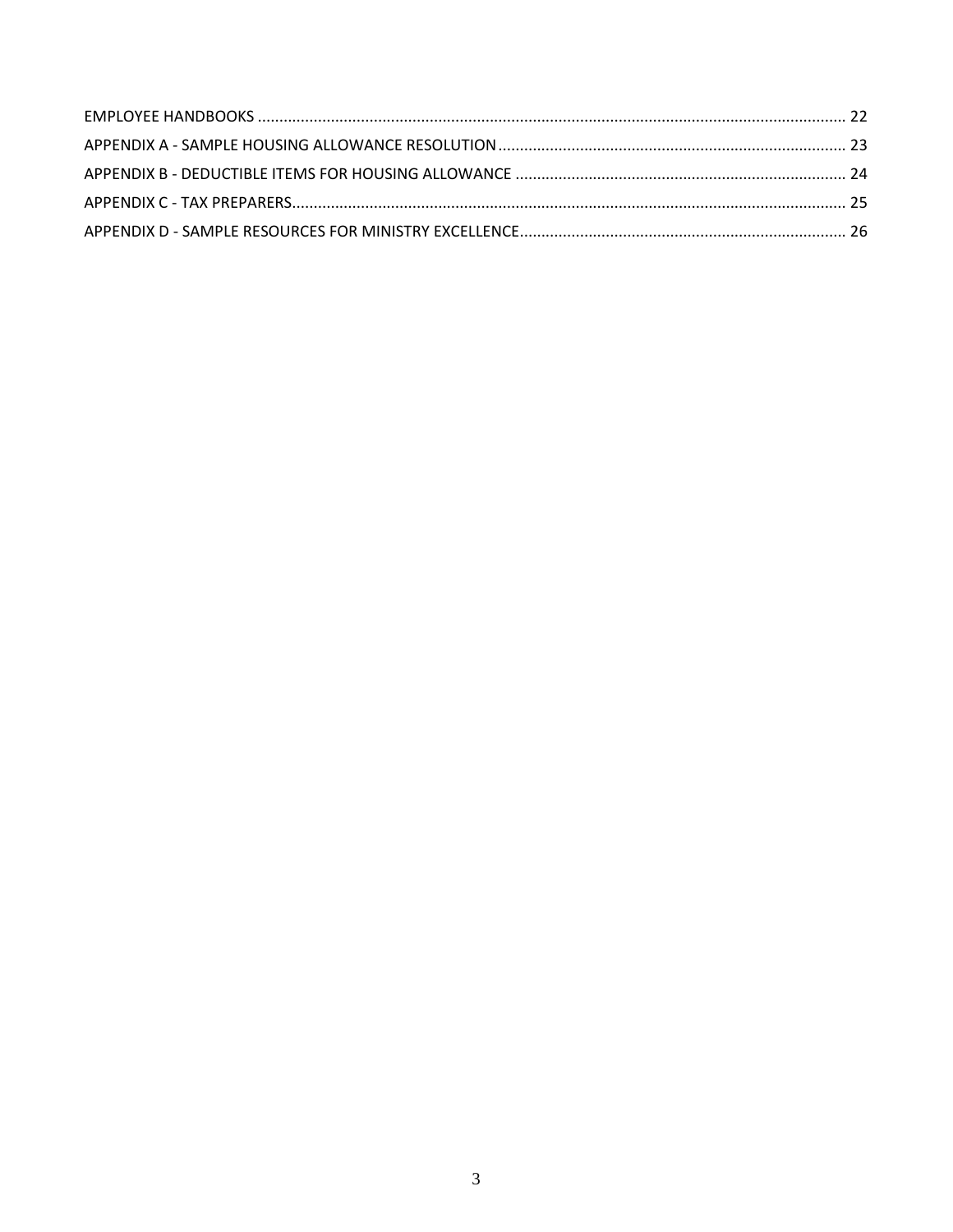#### <span id="page-3-0"></span>**PREFACE**

Dear Friends in Christ Jesus,

*"Whatever you do, work at it with all your heart, as working for the Lord, not for human masters, since you know that you will receive an inheritance from the Lord as a reward. It is the Lord Christ you are serving." Colossians 3:23-24*

We pray that you will support the workers among you and look to your Lord daily as you are about your work in a way that is suggested in this portion of a prayer from "The Lutheran Book ofPrayer."

*"Grant that I may day by day put forth efforts which are pleasing to You, helpful to my fellow men, and sufficient to provide for my daily needs. Keep me mindful that my service must be done not merely to men but*  to You. Help me to remember that in all things, my sufficiency is of You and that whatever I do is to be done to *Your glory. Give me joy in my labor, sincerity in my service, and unselfishness in all my striving. Help me to be faithful in all things, for the sake of Him who died for me." Amen.* 

When workers accept a Call or appointment to service, they make a commitment to faithful and full service to the best of their ability, with the help of God. Congregations and schools must also commit to provide for the worker's needs. Congregations and schools (ministries) should not only be concerned with the fair and just compensation of the worker, but also the care and well-being for the whole family as a key component to ministry of the church or school. Other benefits should also be considered which would enhance the worker's feeling of security and contribution to the ministry. A healthy staff makes for a healthy ministry, focused on discipling and reaching their community with the precious Gospel of Jesus!

*"My hope and prayer is that congregations, schools, and institutions of the church will support their workers and thereby help defend them against the assaults of Satan." Holding Up the Prophet's Hand*, Bruce Hartung

We pray that this guide will assist you and provide necessary resources to equip you to prayerfully care for the workers in your ministry!

*For God did not appoint us to suffer wrath but to receive salvation through our Lord Jesus Christ. He died for us so that, whether we are awake or asleep, we may live together with Him. Therefore encourage one another and build each other up, just as in fact you are doing." 1 Thessalonians 5:9-11*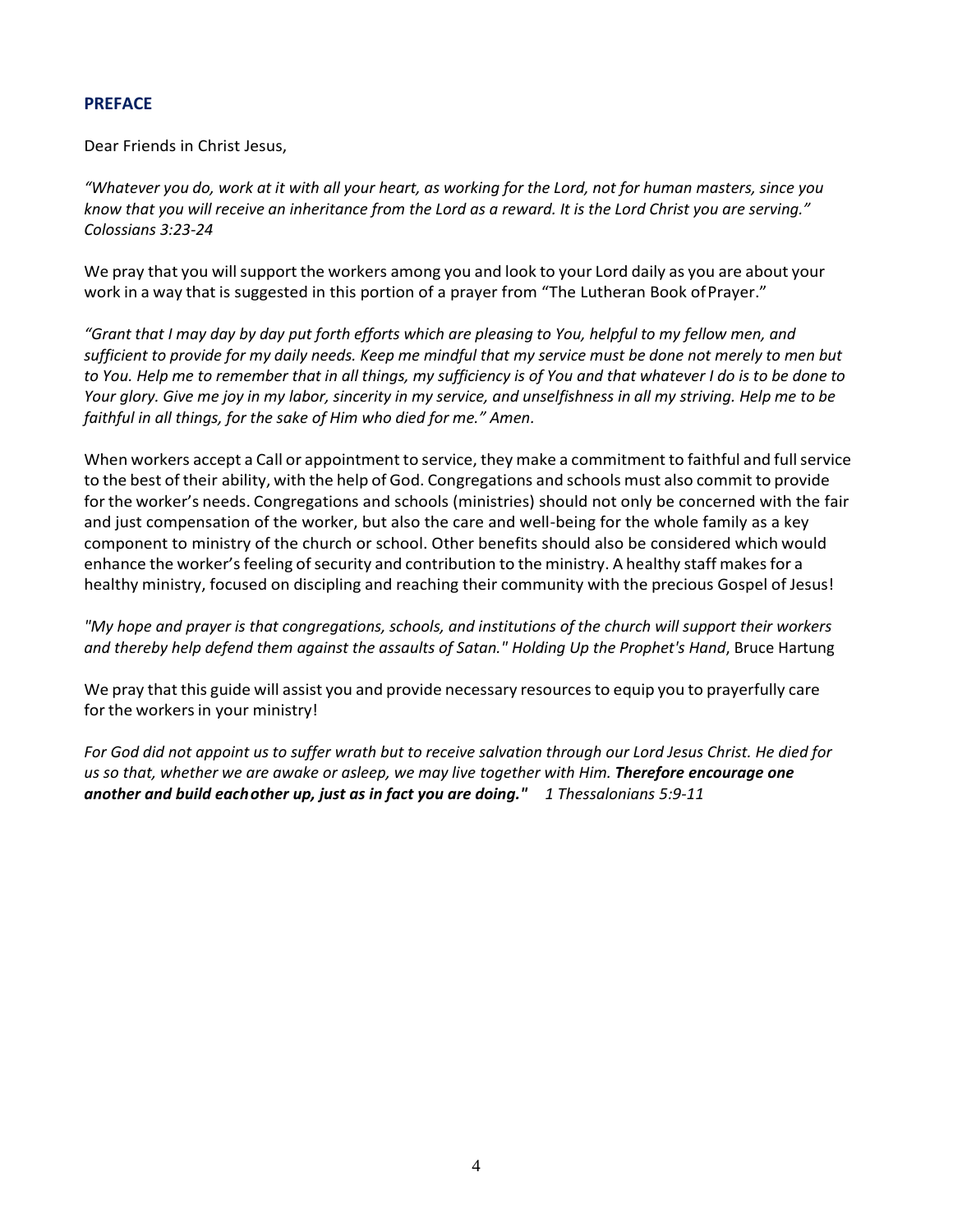#### <span id="page-4-0"></span>**SCRIPTURAL PRINCIPLES**

God has blessed the church with servants in ministry who are devoted to bringing the Good News of Jesus Christ to His people. When considering the compensation of a professional church worker, God's people are called to support and provide for those who "prepare God's people for works of service, so that the body of Christ may be built up…" (Eph.4:11)

The Bible describes the mutually supportive and respectful relationship of God's servants with His people:

- "They keep watch over you as men who must give an account. Obey them so that their work will be a joy, not a burden, for that would be of no advantage to you" (Heb. 13:17).
- "I thank my God in all my remembrance of you, always in every prayer of mine for you all making my prayer with joy, because of your partnership in the gospel from the first day until now" (Philippians 1:3– 5).
- "We ask you, brothers, to respect those who labor among you and are over you in the Lord and admonish you, and to esteem them very highly in love because of their work. Be at peace among yourselves" (1 Thessalonians 5:12–13).

The Bible also provides wisdom and guidance for the support of those who serve in ministry:

- "Do you not know that those who are employed in the temple service get their food from the temple, and those who serve at the altar share in the sacrificial offerings? In the same way, the Lord commanded that those who proclaim the gospel should get their living by the gospel" (1 Corinthians 9:13–14).
- "The elders who direct the affairs of the church well are worthy of double honor, especially those whose work is preaching and teaching. For the Scripture says, 'Do not muzzle the ox while he is treading out the grain' and 'The worker deserves his wages'" (I Tim. 5:17-18).

In summary, the professional church worker is called by God to be servant, leader, counselor, caregiver, proclaimer, teacher, listener, evangelist, and steward to the congregation. The Christian congregation is called to respond to these benefits and blessings by providing a salary that is commensurate with education, responsibilities, and experience. This is accomplished by providing adequate salary, housing, transportation, vacation time, and financial assistance for spiritual and professional growth with genuine care, concern, and love for both worker and family.

Therefore, this guide is being submitted for serious consideration by congregations and schools of the Pacific Southwest District of the Lutheran Church—Missouri Synod, so that the office of the public ministry will be honored, God will be glorified, and parents will be encouraged "to give their children for the work of the Lord."

#### <span id="page-4-1"></span>**RECOMMENDATION FOR PERMANENT SALARY COMMITTEE**

The establishment of a permanent Salary Committee is recommended for each congregation and school. Many congregations and schools have this responsibility assigned to a decision-making committee as a part of their bylaws. This committee should be convened annually. The membership of the committee might include the Chairman of the Congregation (or his designee), Chairman of the Board of Elders, Chairman of the Board of Education and two members at large appointed by the Congregational Chairman. The Congregational Chairman should designate the Chairman of the Salary Committee. The purpose of this committee is to annually reevaluate all wages. In recognition that there may be a substantial difference between present scale and recommendations, it may not be feasible to make up this difference or to do so at one time. The congregation/school should study the proposed salary recommendations, establish compensation goals, set a timetable for achieving these goals and perhaps raise salaries incrementally each year until desired levels are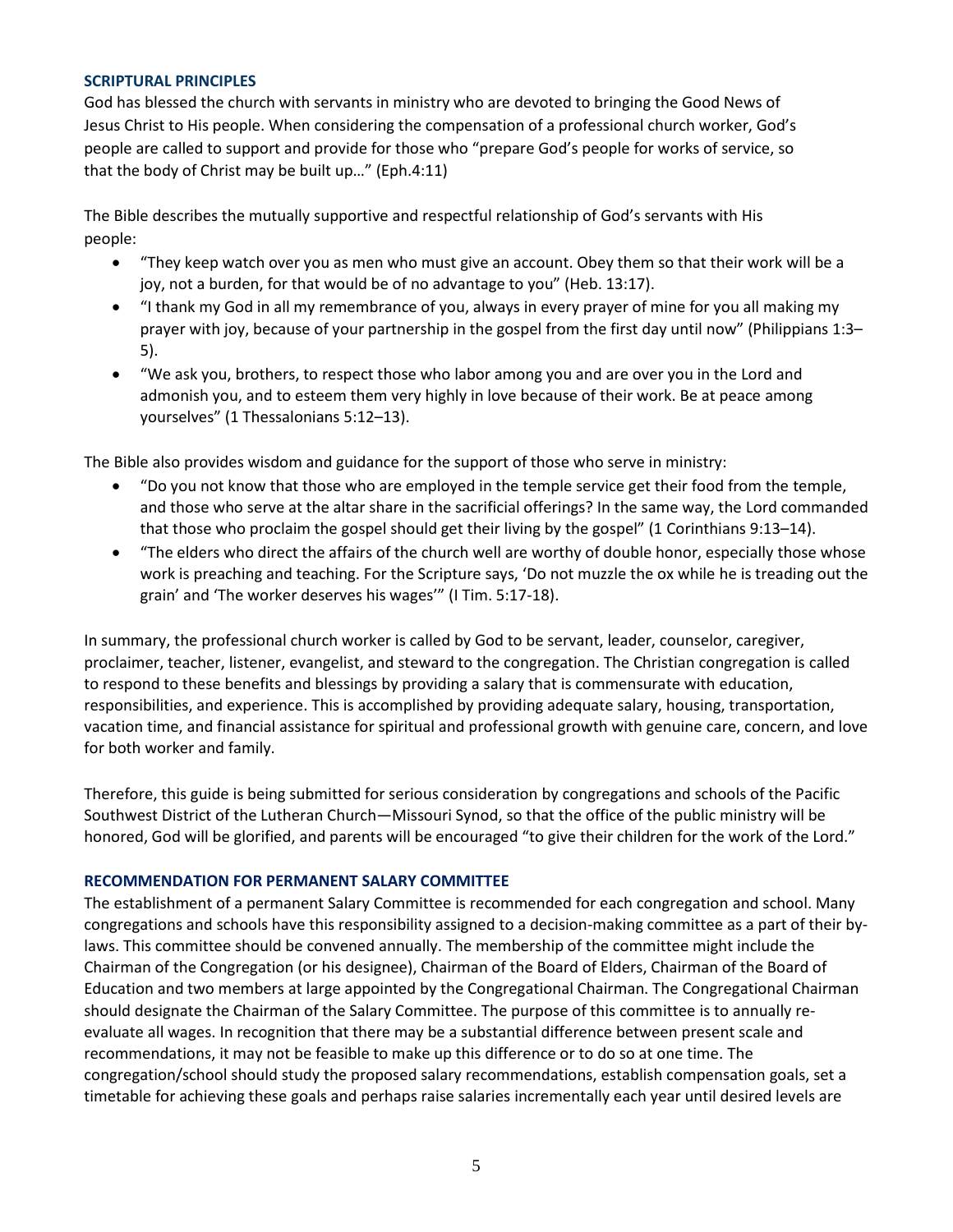reached. For example, a three-year goal on both the proposed income and expense side of the budget can be a blessing to both the ministry and care of workers God has placed in ministry.

All salary decisions must be made in light of a number of factors including current economic conditions. For example, a worker's pay adjustment must be made factoring in cost of living increases for the community served. Additional considerations are addressed below.

#### <span id="page-5-0"></span>**PERFORMANCE EVALUATION**

Congregations and schools should conduct an annual performance evaluation of all workers. This is helpful not only to the employer but to the workers. A worker's responsibilities are to be clearly identified in his or her position description, thus making it easier for the worker to properly perform his or her duties. Performance evaluation is to be conducted by the appropriate supervisory person to whom a worker reports. In the case of sole pastor or Administrative/Senior Pastor, the Chairman of the Congregation and Chairman of the Board of Elders should conduct the performance evaluation. Sample performance forms are included with this guide. It should be noted that the most effective format of performance appraisals are those in which the performance measures are directly tied to the major areas of responsibility per the position description document. Finally, the content of a performance evaluation should never be a surprise to the worker. Ongoing encouragement, analysis and feedback on performance is critical throughout the year.

Other professional church and school workers should be evaluated by the appropriate board(s) and supervisory personnel. Examples of worksheets used to complete a performance evaluation are shown i[n Appendix](#page-25-0) D.

#### <span id="page-5-1"></span>**POSITION DESCRIPTIONS**

Each congregation/school calls their workers to meet the needs of their particular congregation/school. Position descriptions should therefore be reflective of actual assigned duties.

#### <span id="page-5-2"></span>**SALARY AND HOUSING**

**Social Security:** While considered employees (under current IRS guidelines) for income tax and reporting purposes, all rostered individuals of Synod, (pastors, commissioned ministers, directors of Christian education, and deaconesses) are not employees for Social Security and self-employment tax purposes as classified as "selfemployed". (For more detailed information consult the "*[Congregational Treasurers' Manual](http://www.lcms.org/resources/ctmanual)*" as well as "*[Taxes](https://files.lcms.org/wl/?id=WGlb8FgwaYF7nGuS4f54OoLYdKPXbmIF)  [and Ministers](https://files.lcms.org/wl/?id=WGlb8FgwaYF7nGuS4f54OoLYdKPXbmIF)*")

**Housing Allowance:** A called worker's housing allowance (sometimes called a parsonage allowance or a rental allowance) is excludable from gross income for income tax purposes but not for self-employment tax purposes. *Prior to December 31 of each calendar year, all called workers on your staff should be requested to submit their requested housing allowance for formal approval by Church Council/Board of Directors or School Board.* This record may be necessary if the worker is audited. Workers should be encouraged to consult a professional tax preparer who specializes in tax preparation for church workers. They will help determine what current tax law allows as deductible for housing allowance in order to determine an appropriate housing allowance for an individual worker's circumstances. In this document, [Appendix A](#page-22-0) contains a sample resolution for establishing housing allowance in a church council or school board meeting. [Appendix B](#page-23-0) provides a list of deductible items for housing allowance, and [Appendix C](#page-24-0) provides a list of tax preparers specializing on church workers taxes.

#### <span id="page-5-3"></span>**SALARY/COMPENSATION**

Since the nature of church and school responsibilities are varied by location, type of job, assignment and context, this guideline was not developed to establish a specific target or standard of compensation by type of leadership position or locale within the PSD. It is a template to use as a guide. It will not and is not intended to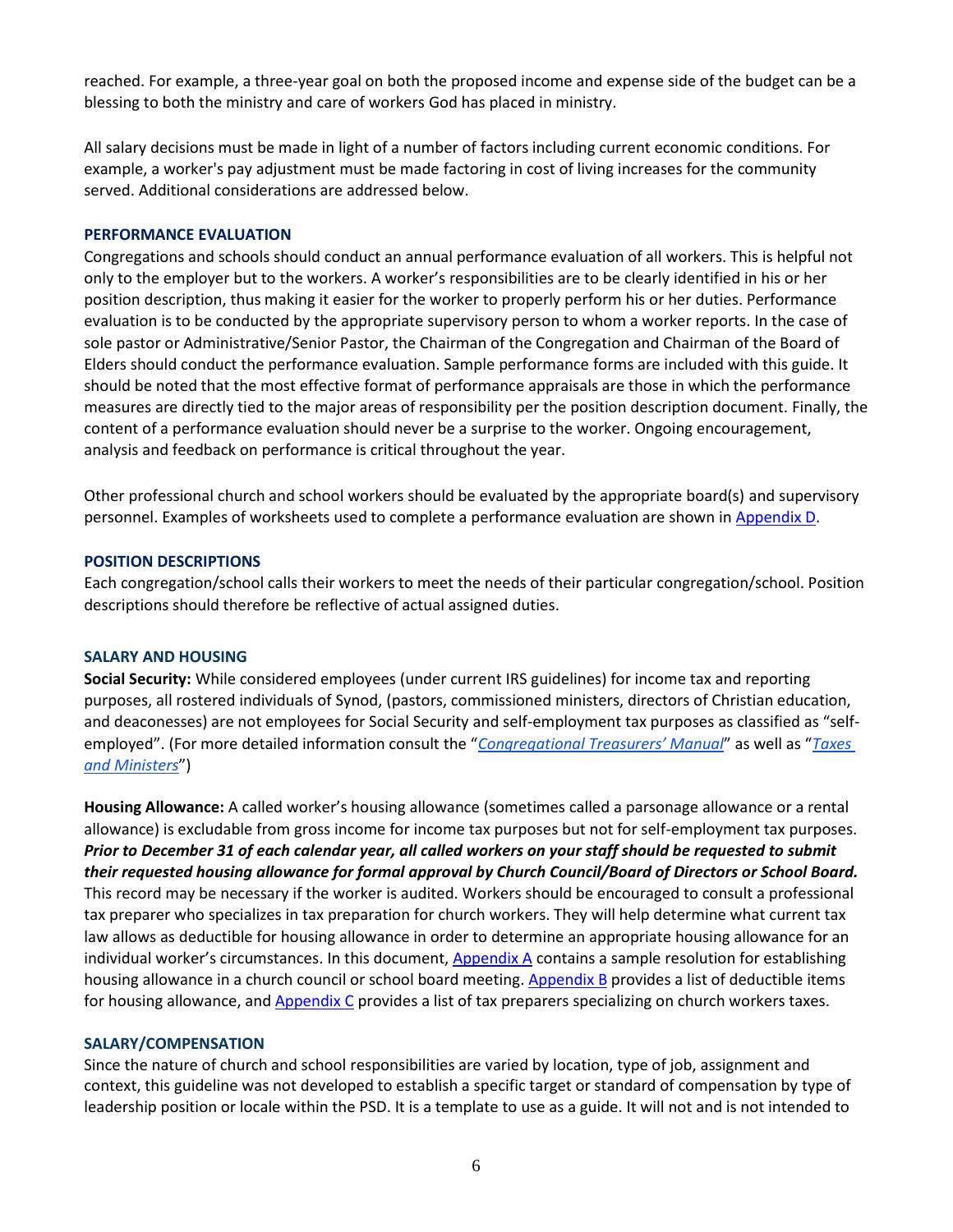cover every employment scenario within congregations. The suggested compensation for different roles is not a mandate – it is a guideline. Each congregation's leadership team is responsible for setting compensation levels appropriate for the work assigned.

#### **Salary for Professional LCMS Church Workers**

The Compensation Decision Support Tool was created by Concordia Plans (CPS) to assist LCMS congregations in the process of determining salaries for certain staff positions. It may be accessed online here:

#### **[CPS Compensation Decision Support Tool](https://tc.cbiz.com/CompToolCPS/Login.aspx) – LCMS Churches**

The tool provides compensation suggestions for Sole Pastor, Senior Pastor, Associate Pastor, Director of Christian Education, Director of Christian Outreach, Deaconess, Director of family Life Ministry, Director of Parish Music and Lay Minister. If uncertain as how a role should be classified, please read the "Position Functions" document provided online.

Before accessing the Decision Support Tool, it would be helpful to collect the following information:

- employee's position
- zip code of the congregation's location
- name of the church
- worker's years of work experience
- worker's education level
- additional adjustment percentage (see definition provided online)
- parsonage (if applicable)

The Compensation Decision Support Tool will provide a printable page outlining the factors entered to calculate "Total Salary Range." This range will be reflected as "lower pay," "average pay," and "higher pay." It is the responsibility of those tasked with setting salaries to make the final salary determination. The tool provides the ability to make needed adjustments based on experience, skills, location, responsibilities, etc. to properly reflect the needs of the worker and your ministry.

#### **Note on compensation estimates for Specific Ministry Pastors (SMPs):**

While there is not a specific option in the tool for SMP pastors, please treat them as the pastors they are and use the Associate Pastor or Sole Pastor option, whichever is relevant for your situation. Make sure to factor in previous education and experience in other disciplines. Proper handling of SMP pastors in compensation estimates has been brought before the Council of Presidents for discussion, so further refinement may occur in the future.

#### **Salary for Professional LCMS School Workers**

The Compensation Decision Support Tool was created to assist LCMS schools in the process of determining salaries for certain staff positions. It may be accessed online here:

#### **[CPS Compensation Decision Support Tool](https://tc.cbiz.com/CompToolCPSEd/Login.aspx) – LCMS Schools**

The tool provides compensation suggestions for elementary, middle and high school teacher, preschool teacher and assistant teacher, childcare teacher and assistant teacher, head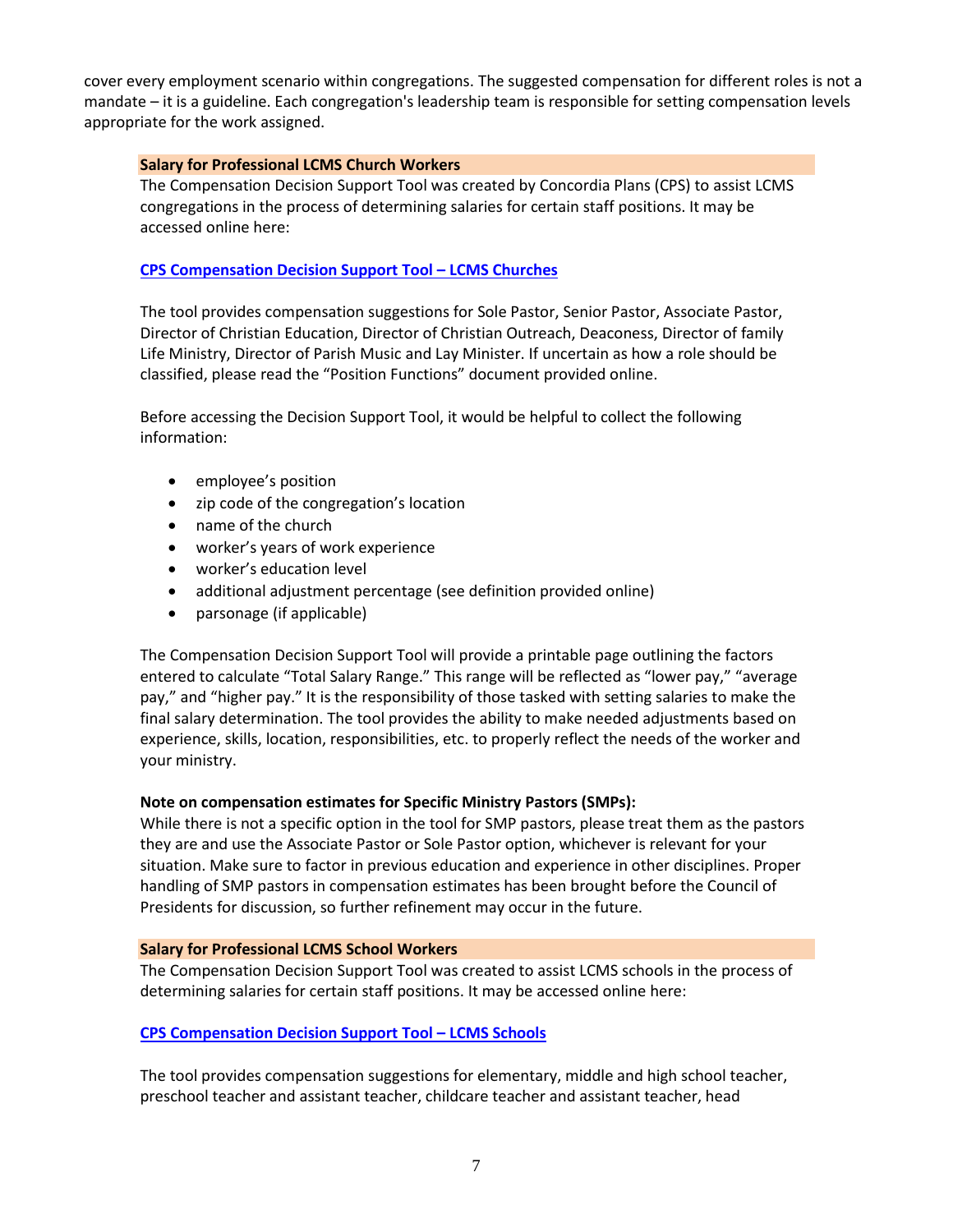administrator/principal, assistant administrator/principal and early childhood director. If uncertain as how a role should be classified, please read the "Position Functions" document provided on line.

Before accessing the Decision Support Tool, it would be helpful to collect the following information:

- employee's position
- zip code of the school's location
- name of the school
- worker's commissioned status
- years of work experience
- worker's education level
- additional adjustment percentage (see definition provided online)

The Compensation Decision Support Tool will provide a printable page outlining the factors entered to calculate "Total Salary Range." This range will be reflected as "lower pay," "average pay," and "higher pay." It is the responsibility of those tasked with setting salaries to make the final salary determination. The tool provides the ability to make needed adjustments based on experience, skills, location, responsibilities, etc. to properly reflect the needs of the worker and your ministry.

#### <span id="page-7-0"></span>**HEALTH, DISABILITY, AND RETIREMENT**

The PSD recommends that congregations and schools strongly consider Concordia Plans for health, retirement, and related needs. The PSD also recommends congregations pay 100% of the cost of health, dental, and vision coverage for the worker. The worker may purchase dependent coverage for eligible dependents by payroll deduction. The PSD recommends that the employer contributes a portion of spouse and family coverage, to be determined by the individual church or school. The policy must be applied consistently to all workers, otherwise organizations could jeopardize their legal and tax-exempt status by providing unequal coverage of the benefits to all workers and be subject to discrimination lawsuits. The PSD further recommends that congregations provide 100% coverage for both short-term and long-term disability for the employee.

Congregations are encouraged to support the employee's retirement by contributing to the employee's retirement account. Following is one noteworthy example: One PSD high schools pays an amount equal to 5.3% of the employee's salary into a 403b account. Further, the school matches up to 3% of the employee's contribution into that retirement account. This benefit applies to all employees who work at least 1000 hours in the course of one year.

#### <span id="page-7-1"></span>**MOVING EXPENSES**

When preparing to welcome staff to your ministry, consideration of the cost of relocation should be considered. The actual cost of moving varies depending on the current location, experience, and family situation of the new staff member. Covered moving costs normally include professional packing, loading, transporting and unloading of household furnishings, transportation costs to new location, and meals and lodging en route. The PSD recommends that the first \$1,000 or \$2,000 of expenses be covered in full, and 50% to 75% of additional expenses be covered as well. Tools are available to assist employers and employees calculate moving expenses (*e.g.* [http://www.moving.com/movers/moving-cost-calculator.asp\)](http://www.moving.com/movers/moving-cost-calculator.asp). Reimbursement for some moving expenses may be considered as income by the IRS. Check with your accountant or IRS representative for complete details. Generally, a deadline for submitting moving expenses is one year from the date of beginning employment.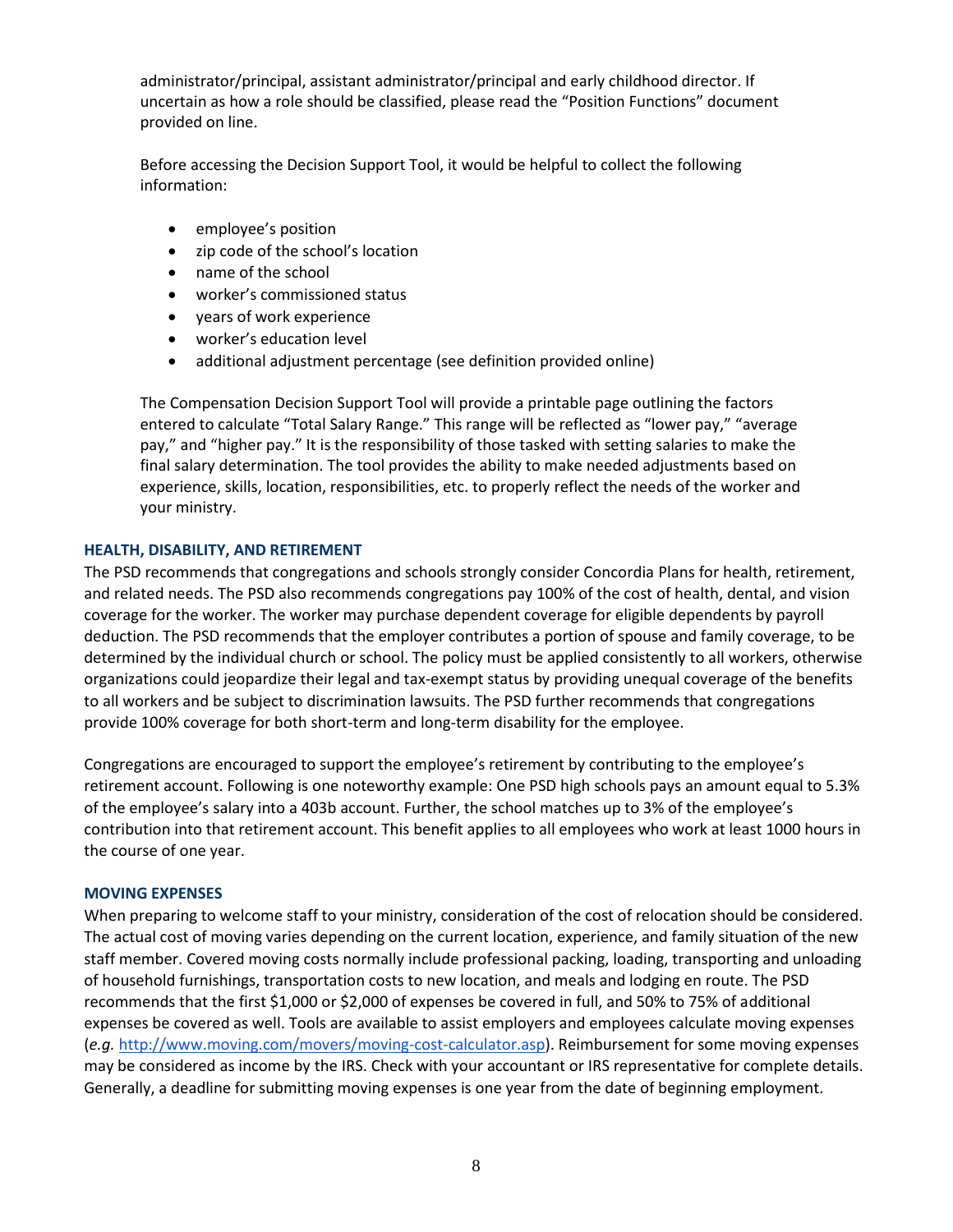#### <span id="page-8-0"></span>**PROFESSIONAL EXPENSES**

#### **Auto Allowance**

Car and travel expenses should be regarded as "business expenses" of the congregation. Reimbursement should cover actual miles traveled. (Most agencies and businesses allow the standard IRS rate which includes gas and oil, depreciation, maintenance, and insurance.) A year-end review of actual expenses should be conducted to assure that total travel expenses are covered. Congregations may also wish to purchase or lease a car for their workers.

There are tax ramifications for both unaccountable cash allowances and personal use of congregation-owned vehicles. Please refer to the *Congregation T[reasurer's Manual](https://www.lcms.org/ctm)* for additional information.

#### **Meeting Expenses**

Attendance by professional church workers at Synod and Pacific Southwest District approved conventions, retreats, conferences and workshops should be encouraged and considered to be part of the business of the congregation. Indeed, the *attendance of all professional church workers at official Pacific Southwest District conferences is required by the Handbook of the Synod.* The worker should not be required to utilize vacation time or personal funds to attend these events.

#### **Professional Growth (Continuing Education)**

To maintain professional skills, funding should be available to cover a minimum of one course per staff member per year. It is suggested that an amount between \$200-\$500 per-year per worker be budgeted for this purpose. This sum is not added to a worker's compensation but held in a reserve account until needed. A worker is encouraged to submit an annual plan for approval. The worker should not be expected to use vacation time to attend continuing education events.

#### **Books, Periodicals**

The congregation is encouraged to include an established amount in the annual budget to assist the worker in the purchase of professional journals, books and memberships in professional organizations. Funds provided for professional books, periodicals and memberships should not be considered part of a worker's salary.

#### **Hospitality**

A professional church worker may find it convenient to conduct church business by meeting for coffee, breakfast or lunch. It may be important to meet with a prospective congregation member or board member in a hospitable setting. The cost of hospitality on the part of the worker is not something the church worker should pay personally. The congregation should consider providing a fund in the budget from which your church worker might be reimbursed for hospitality extended on behalf of the congregation. A policy should be established for use and accountability of these funds.

#### **Civic Club Memberships**

Many pastors belong to civic clubs (Rotary, Lions, Optimists, etc.) as a part of community exposure and awareness for the congregation. Congregations should assist in payment of annual dues as part of the congregation's operating budget.

#### **Worker Education Debt**

Many church professionals are graduating from the seminaries and colleges with significant educational debt. They have undertaken this debt to be equipped to serve the congregation. A congregation should give serious consideration to assisting workers in repayment of this debt. Such assistance is regular income for the worker and subject to IRS taxation. Workers can contact the District Office for resources on reducing education debt.

#### **Phone/Internet Expense**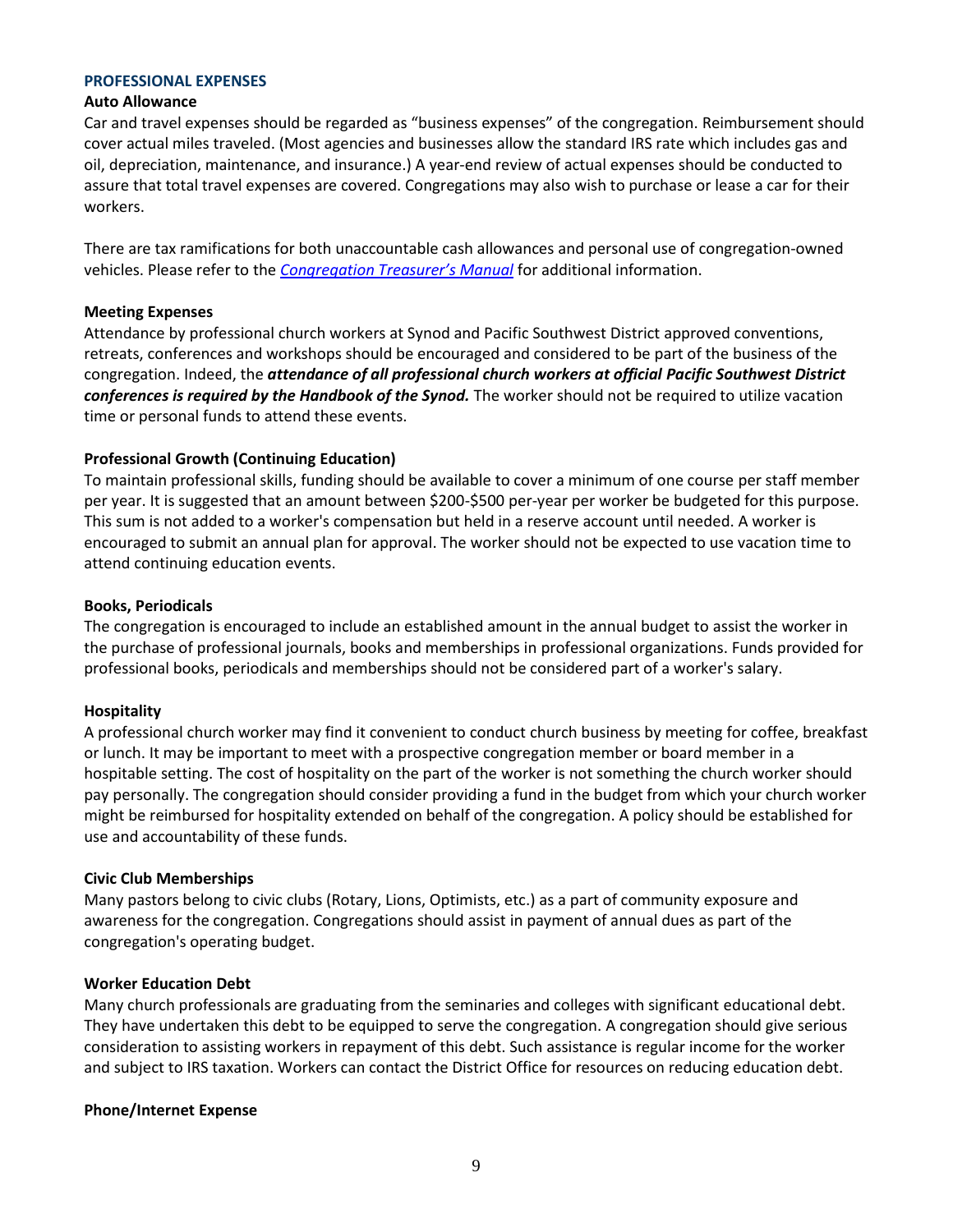The congregation is encouraged to include an amount in the compensation package to assist the worker in the cost of phone or internet access. Please see IRS tax policies regarding "accountability" and "non-accountability" plans for phone/internet expense to employees.

#### <span id="page-9-0"></span>**SICK TIME**

Sick time is an authorized period of time off the job due to illness, with or without pay, and is granted at the discretion of the congregation's administrative body. The congregation may choose to allow a portion of paid sick time to carry over from year to year. See the information below provided as a guide:

#### **California Paid Sick Leave regulations**

There are sick time regulations which apply only to California: Effective July 1, 2015[, Assembly Bill No.](https://www.dir.ca.gov/dlse/ab1522.html)  [1522 \(Healthy Workplaces, Healthy Families Act of 2014\)](https://www.dir.ca.gov/dlse/ab1522.html) requires California employers to provide paid sick time for all workers, whether they are full-time or part-time. See als[o Frequently Asked Questions](https://www.dir.ca.gov/dlse/paid_sick_leave.htm)  [on California Paid Sick Leave.](https://www.dir.ca.gov/dlse/paid_sick_leave.htm)

Entitlement:

- An employee who, on or after July 1, 2015, works in California for 30 or more days within a year from the beginning of employment is entitled to paid sick leave.
- Paid sick leave accrues at the rate of one hour per every 30 hours worked, paid at the employee's regular wage rate. Accrual shall begin on the first day of employment or July 1, 2015, whichever is later.
- Accrued paid sick leave shall carry over to the following year of employment and may be capped at 48 hours or 6 days. However, subject to specified conditions, if an employer has a paid sick leave, paid leave or paid time off policy (PTO) that provides no less than 24 hours or three days of paid leave or paid time off, no accrual or carry over is required if the full amount of leave is received at the beginning of each year in accordance with the policy.

Usage:

- An employee may use accrued paid sick days beginning on the 90th day of employment.
- An employer shall provide paid sick days upon the oral or written request of an employee for themselves or a family member for the diagnosis, care or treatment of an existing health condition or preventive care, or specified purposes for an employee who is a victim of domestic violence, sexual assault, or stalking.
- An employer may limit the use of paid sick days to 24 hours or three days in each year of employment.

#### **Arizona Paid Sick Leave**

Proposition 206, the Fair Wages and Healthy Families Act, was a ballot initiative approved in November 2016. This law requires all Arizona employers to provide paid sick leave, effective July 1, 2017.

Arizona employees will begin accruing paid sick time beginning on **July 1, 2017** or on the employee's start date, whichever comes later.

Employees may use their accrued sick time for themselves or to take care of family members.

Sick leave can be used for the following:

- Medical care or mental or physical illness, injury, or health conditions.
- Circumstances relating to public health emergency or communicable disease exposure.
- Absence due to domestic violence, sexual violence, abuse, or stalking.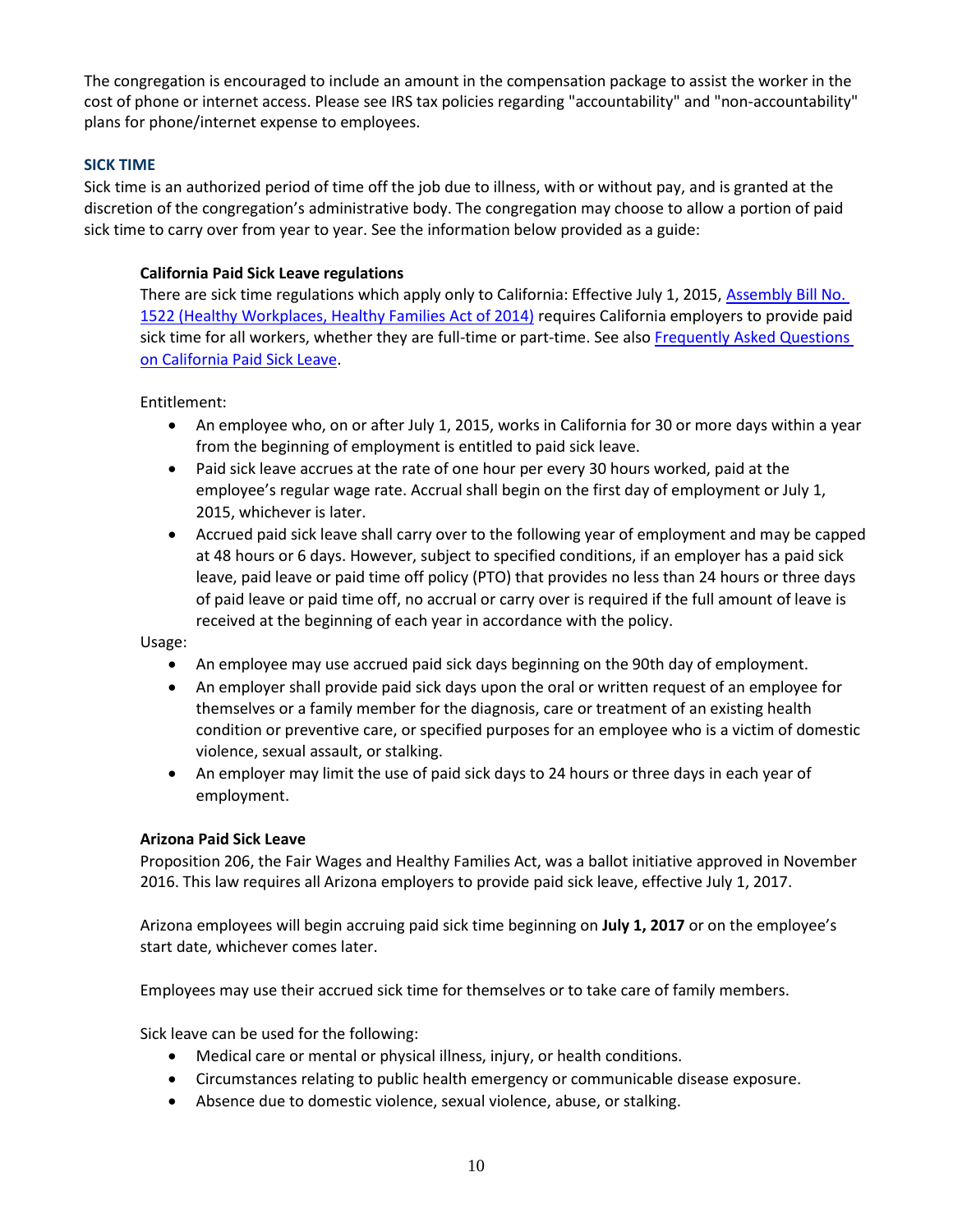For employers with **15 or more** employees:

- Employees accrue 1 hour of paid sick time for every 30 hours worked.
- Employees may not use more than 40 hours of paid sick leave per year, unless the employer allows a higher limit.

For employers with **fewer than 15** employees:

- Employees accrue 1 hour of paid sick time for every 30 hours worked.
- Employees may not use more than 24 hours of paid sick leave per year, unless the employer allows a higher limit.

For more information, se[e Frequently Asked Questions from the Industrial Commission of Arizona.](https://www.azica.gov/frequently-asked-questions-about-wage-and-earned-paid-sick-time-laws)

#### **Nevada Paid Leave**

Under SB 312 which went in to effect Jan. 1, 2020, private employers with 50 or more employees in Nevada must now provide each employee with "at least 0.01923 hours of paid leave for each hour of work performed" in a "benefit year," which the bill defines simply as "a 365-day period." The bill does not distinguish between full- and part-time employees in this regard.

Under the statutory formula, an employee who works 40 hours a week for a full year is entitled to approximately 40 hours of paid leave, which the employee may take without providing a reason for the leave to his or her employer.

The legislation also prohibits an employer from requiring employees using leave to find a replacement worker. Employees must provide their employer notice of their use of paid leave "as soon as practicable." The law also allows employers to require that employees use paid leave in a minimum time increment, not to exceed four hours. Finally, the bill prohibits employers from retaliating against employees for using paid leave.

Find more informatio[n here](http://labor.nv.gov/uploadedFiles/labornvgov/content/Employer/SB%20312%20Paid%20Leave%20English.pdf) and [here.](https://www.shrm.org/resourcesandtools/legal-and-compliance/state-and-local-updates/pages/paid-leave-soon-to-be-required-in-nevada.aspx)

#### <span id="page-10-0"></span>**VACATION TIME**

Days of vacation for the worker are based on prior service at the current site; however, at the congregation's discretion, a percentage of years of previous experience may be included in calculating vacation days, as long as that percentage is applied consistently for all employees. Vacation days typically accrue each month and no more than 150% of total vacation days may be accrued at any time. Vacation days for twelve-month workers are any days away from assigned duties, including Christmas and Easter breaks, not inclusive of holidays as listed below. Congregations are advised to consider the maximum level for positions of higher responsibility. The Guidelines for Ministry Care Task Force recommends the following tiers be considered when allotting vacation days. **Note: the levels below are based on a school setting and may be adjusted for congregational purposes.**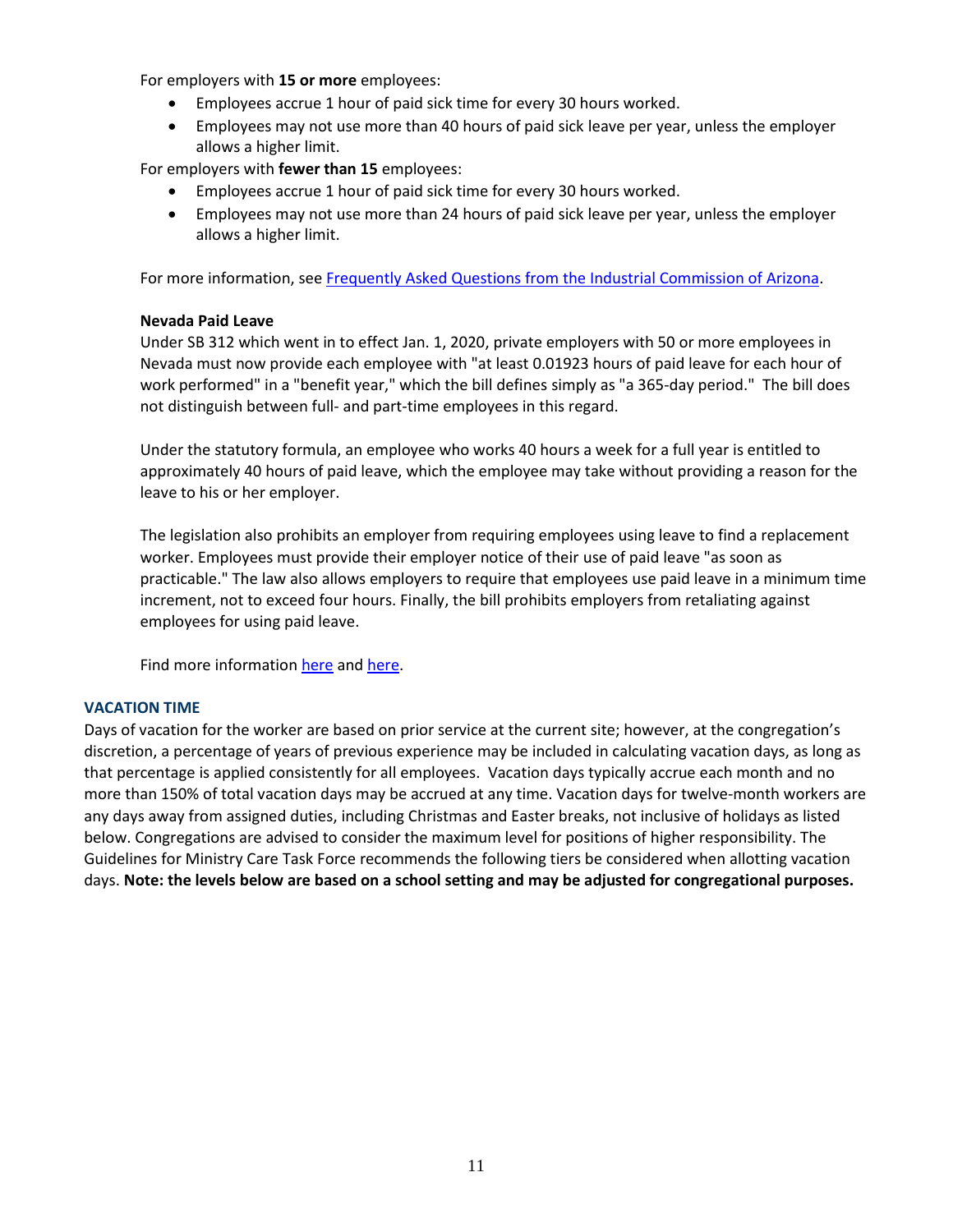| Level 1                     |             |              |           |
|-----------------------------|-------------|--------------|-----------|
| <b>Full-time 12-Month</b>   | 1 - 2 Years | 3 - 15 Years | 16+ Years |
| <b>Hourly Staff Members</b> | 2 weeks/    | 3 weeks/     | 4 weeks/  |
|                             | 10 days     | 15 days      | 20 days   |

#### **Level 2 Full-time 12-Month Directors/ Associate Pastors 1 - 2 Years 3 - 5 Years 6-19 Years 20+ Years 2 weeks/ 10 days 3 weeks/ 15 days 4 weeks/ 20 days 5 weeks/ 25 days**

**Level 3**

| <b>Full-time 12-Month</b><br>Primary<br><b>Administrators/Senior</b><br><b>Pastors</b> | 1 - 2 Years         | 3 - 5 Years         | 6+ Years            |
|----------------------------------------------------------------------------------------|---------------------|---------------------|---------------------|
|                                                                                        | 3 weeks/<br>15 days | 4 weeks/<br>20 days | 5 weeks/<br>25 days |

#### <span id="page-11-0"></span>**HOLIDAYS**

An approved schedule of paid holidays should be published and provided to all employees each year. A sample list, (which provides generous recognition beyond federally recognized holidays), is provided below.

- New Year's Day (Friday off if on a Saturday and Monday off if on a Sunday) (1) One
- Martin Luther King Junior Day (1) One
- Presidents' Day (1) One
- Good Friday (1) One
- Memorial Day (1) One
- Independence Day (Friday off if on a Saturday and Monday off if on a Sunday) (1) One
- Labor Day (1) One
- Veterans' Day (aligned with current academic calendar) (1) One
- Thanksgiving Day and Friday (2) Two
- Christmas Day (Friday off if on a Saturday and Monday off if on a Sunday) (1) One
- Christmas Eve and New Year's Eve (Friday if on a Saturday or Sunday) (2) Two Total: 13 days

#### <span id="page-11-1"></span>**EXCELLENCE AND ACCOUNTABILITY**

Ultimately, a professional church worker is accountable to Christ, our Lord and Savior. Staff members should work as a team with all other personnel of the church and school. Relationships should be characterized by loyalty and cooperation in a common purpose and ministry for Christ. Professional staff members and church workers represent the Church and Schools in a very special way.

Recognizing that we have a right, responsibility, and calling to serve and educate, we desire to adhere to the highest Christian and professional ethical standards. To that end, we are committed to the following principles:

#### <span id="page-11-2"></span>**Principle I: Commitment to the Lord and His Church**

Professional church workers are dedicated to serving their Lord Jesus Christ. By His grace they are empowered to recognize that their Call is to assist the congregation as it seeks to equip the saints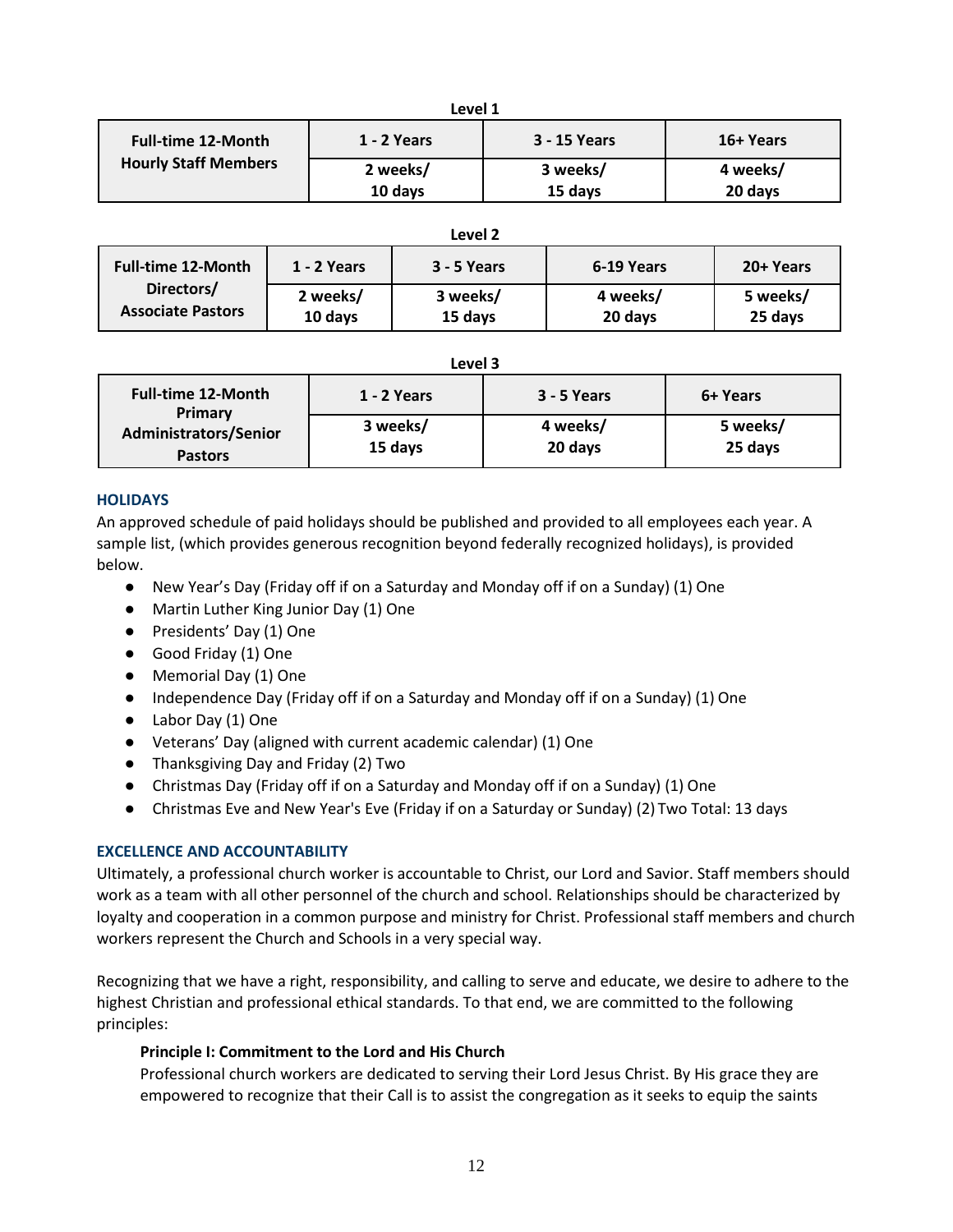supporting the programs and people who share the ministry (Romans 15:5-6). In fulfillment of the obligation to the congregation, professional church workers:

- Are regular and faithful in worship attendance and the Sacrament of Holy Communion.
- Are visible at major congregational functions.
- Serve as called upon.
- Promote a spirit of unity among the various ministries of the church supporting and building them up positively by their participation, communication, and attitude; refraining from negative behavior, talk, or communications at all times and in all circumstances; praying to the Lord on their behalf; and understanding that they represent the ministry staff of the Church and Schools.
- Are regular in their study of the Word as interpreted by the Confessions of the Lutheran Church.

#### <span id="page-12-0"></span>**Principle II: Commitment to the Student**

Professional church workers strive to help all children realize their God-given potential and their worth as one of His children making the welfare of each child the primary basis for all decisions and actions (Mark 9:37). In fulfillment of the obligation to the student, professional church workers:

- Present a daily living model of the Christian faith building others up in word and action.
- Nurture and protect students physically, emotionally and spiritually.
- Present subject matter clearly, without suppression or distortion.
- Encourage students to learn independently.
- Treat students fairly and honestly.
- Respect student privacy and confidentiality.

#### <span id="page-12-1"></span>**Principle III: Commitment to the Families**

Professional church workers recognize that ministry extends beyond the classroom doors to the homes of its individual students and will be honest in their dealings (Hebrews 13:18); keep the confidentiality entrusted to them (Ephesians 4:29); and accept and respect all people (Galatians 3:26-28). In fulfillment of the obligation to families, professional church workers:

- Show respect for parental authority and choice in decisions regarding students.
- Encourage parents in their God-given duty to train up their children in the way they should go (Proverbs 22:6).
- Extend personal invitations to school families for worship and major functions at their congregation.
- Keep parents informed of student progress and daily happenings at the school.
- Except where prohibited by law, respect family privacy and confidentiality.

#### <span id="page-12-2"></span>**Principle IV: Commitment to the Profession**

Professional church workers are committed to the Lutheran teaching profession and dedicated to ministry of the congregation upholding professional standards (Titus 2:7-8). In fulfillment of the obligation to the teaching profession and congregational ministry, professional church workers:

- Model a life of faith and good stewardship of time talents and treasures as God has given them using them appropriately.
- Present a professional appearance in dress and demeanor
- Avoid losing their temper, exploding with rage, resorting to passive aggressive behavior or other negative behavior but instead speak truthfully and avoid deceit of all kinds, and not let their silence on a matter be a means of deception.
- See themselves as lifelong learners, not finished products, both professionally and spiritually and are committed to taking all appropriate opportunities to grow and increase in capabilities.
- Keep abreast of best practices and research in education.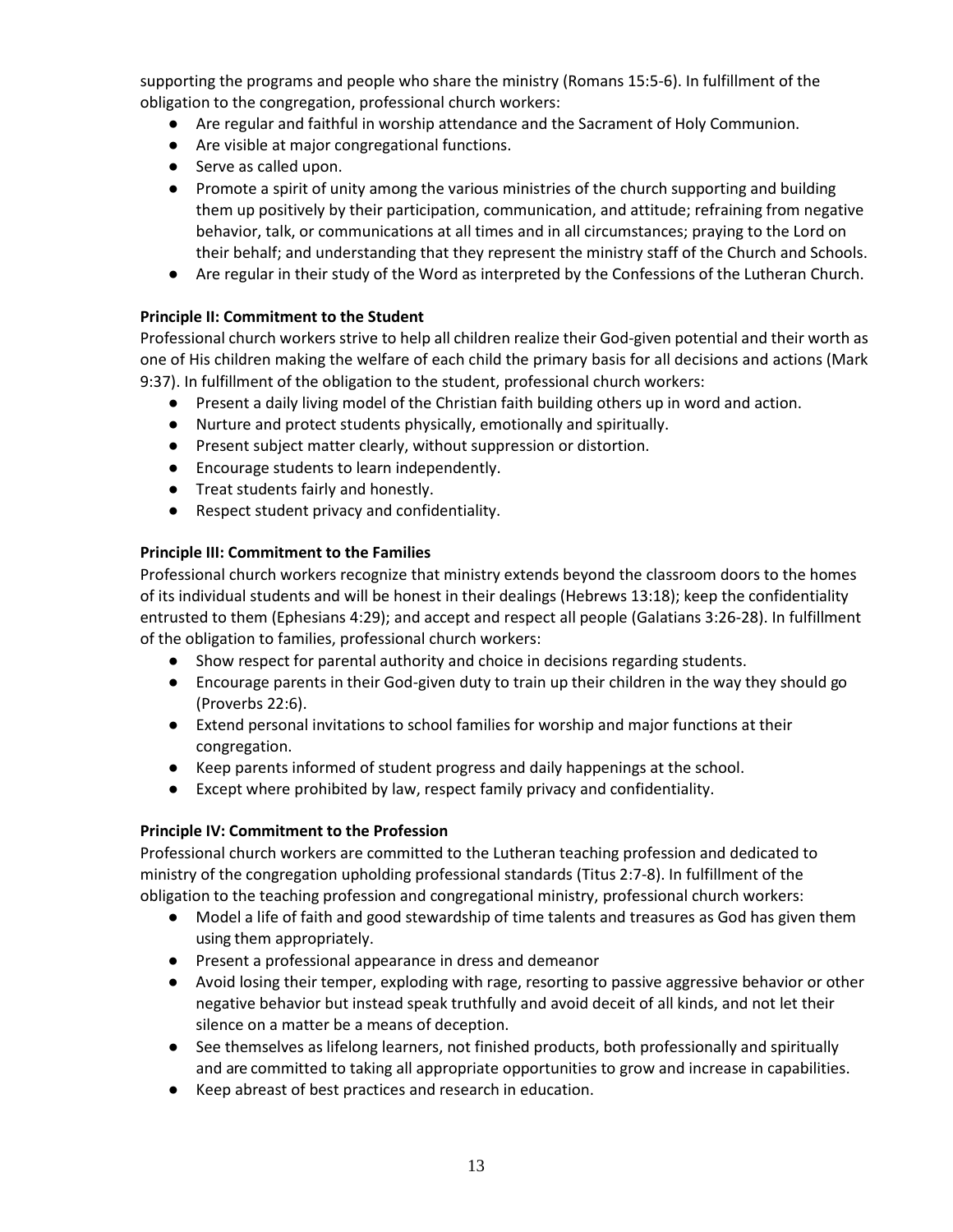- Teach to the adopted standards of the church/school.
- Support, respect and cooperate with their fellow professional church workers.
- Promote a spirit of unity with the entire church/school staff, putting the best construction on the actions of fellow church workers (positive intent) being careful not to bear false witness (Exodus 20:16) and resolving disagreements in a manner that demonstrates an understanding of Confession and Absolution as a model for reconciliation (Matthew 5 and 18).
- Speak well of the church/school ministry in the community, building up all students, parents, congregational members, and fellow staff members with all their words and actions.

Congregations are strongly encouraged to conduct annual performance evaluations by their supervisor or, when applicable, the Board of Directors or Board of Elders. For the Pastor, the Chairman of the Congregation and Chairman of the Elders should work mutually with the Pastor for setting goals and objectives of the ministry. A clear definition of accountability should be established and reviewed on a regular on-going basis. The purpose of evaluation is to improve performance so that the mission, vision, philosophy and goals of the church and school are fully accomplished. Evaluation stimulates professional growth, ensures the preservation of policies and principles of the church and/or school, and maintains high standards of professional competency.

The objectives of evaluations should be, as follows:

- To promote improvement in ministry.
- To assist each staff member in improving his/her performance.
- To support and strengthen effective performance.
- To promote a close, cooperative working relationship among the staff.
- To monitor progress toward personal, church and school goals.

Annual written observations and/or evaluations should become part of each worker's permanent file. These evaluations should be shared with the worker involved. Staff evaluations should be based upon the individual's position description and, when appropriate, his/her performance goals for the year.

To support professional church workers in attaining excellence and accountability, se[e Appendix D](#page-25-0) for links available as examples for your ministry on the following topics:

- Annual Employee Evaluations/Goal Setting
- Care & Recognition
- Classroom Observation
- Code of Ethics
- Early Childhood Curriculum Guide
- Employee Handbook
- Interview Questions
- Job Descriptions
- National Lutheran Schools Accreditation
- New Staff Orientation Checklist
- Organizational Chart
- Parent Handbook & Surveys
- Parent/Teacher Conferences
- Professional Development
- Reference Check Questions
- Labor & Tax Law
- Licensing Title 22
- Mission Statement
- Social Media
- Sunday School
- Youth Ministry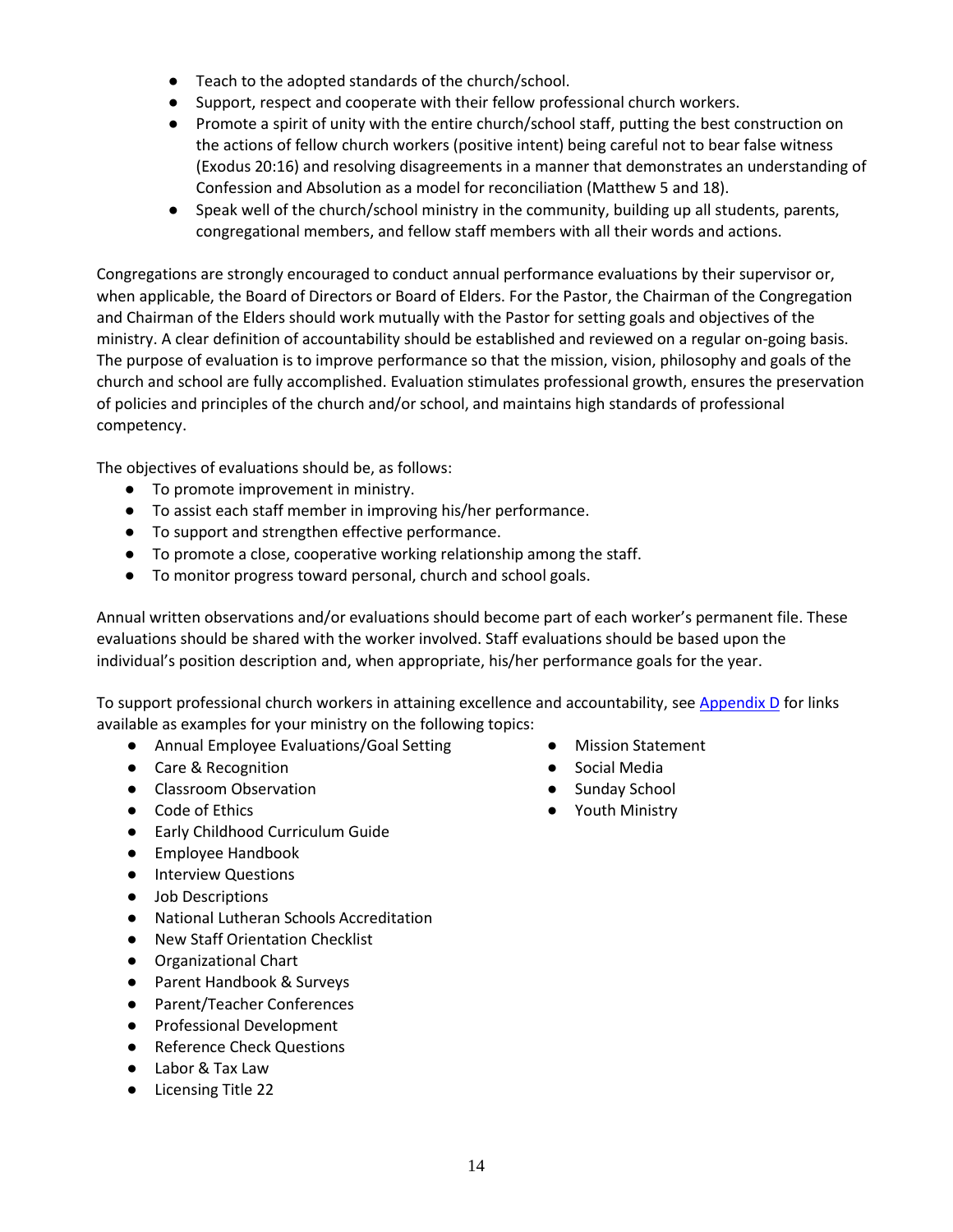#### Recommended books related to accountability:

- *[Holding Up the Prophet's Han](https://www.cph.org/p-7269-holding-up-the-prophets-hand-supporting-church-workers.aspx)d* [\(Bruce Hartung\)](https://www.cph.org/p-7269-holding-up-the-prophets-hand-supporting-church-workers.aspx)
- *[Crucial Conversations](https://www.amazon.com/Crucial-Conversations-Talking-Stakes-Second/dp/0071771328/ref%3Dmt_paperback?_encoding=UTF8&me)* [\(Patterson, Grenney, McMillan, Switzler\)](https://www.amazon.com/Crucial-Conversations-Talking-Stakes-Second/dp/0071771328/ref%3Dmt_paperback?_encoding=UTF8&me)
- *[Thanks for the Feedback](https://www.amazon.com/Thanks-Feedback-Science-Receiving-Well/dp/0143127136/ref%3Dsr_1_1_twi_pap_2?s=books&ie=UTF8&qid=1476740349&sr=1-1&keywords=thanks%2Bfor%2Bthe%2Bfeedback)* [\(Douglas Stone & Sheila Heen\)](https://www.amazon.com/Thanks-Feedback-Science-Receiving-Well/dp/0143127136/ref%3Dsr_1_1_twi_pap_2?s=books&ie=UTF8&qid=1476740349&sr=1-1&keywords=thanks%2Bfor%2Bthe%2Bfeedback)
- *[Boundaries](https://www.amazon.com/Boundaries-When-Say-Yes-How-ebook/dp/B000FC2K9W/ref%3Dsr_1_1?s=books&ie=UTF8&qid=1476740375&sr=1-1&keywords=boundaries)* [\(Dr. Henry Cloud & Dr. John Townsend\)](https://www.amazon.com/Boundaries-When-Say-Yes-How-ebook/dp/B000FC2K9W/ref%3Dsr_1_1?s=books&ie=UTF8&qid=1476740375&sr=1-1&keywords=boundaries)
- *[The 5 Languages of Appreciation in the Workplace](https://www.amazon.com/Languages-Appreciation-Workplace-Organizations-Encouraging/dp/080246176X/ref%3Dsr_1_1_twi_pap_2?s=books&ie=UTF8&qid=1476740397&sr=1-1&keywords=The%2B5%2BLanguages%2Bof%2BAppreciation%2Bin%2Bthe%2BWorkplace)* [\(Gary Chapman and Paul White\)](https://www.amazon.com/Languages-Appreciation-Workplace-Organizations-Encouraging/dp/080246176X/ref%3Dsr_1_1_twi_pap_2?s=books&ie=UTF8&qid=1476740397&sr=1-1&keywords=The%2B5%2BLanguages%2Bof%2BAppreciation%2Bin%2Bthe%2BWorkplace)
- *[21 Irrefutable Laws of Leadership](https://www.amazon.com/21-Irrefutable-Laws-Leadership-Anniversary/dp/0785288376/ref%3Dsr_1_1_twi_har_2?s=books&ie=UTF8&qid=1476740418&sr=1-1&keywords=21%2BIrrefutable%2BLaws%2Bof%2BLeadership)* [\(John C. Maxwell\)](https://www.amazon.com/21-Irrefutable-Laws-Leadership-Anniversary/dp/0785288376/ref%3Dsr_1_1_twi_har_2?s=books&ie=UTF8&qid=1476740418&sr=1-1&keywords=21%2BIrrefutable%2BLaws%2Bof%2BLeadership)

#### <span id="page-14-0"></span>**FOR ADDITIONAL INFORMATION SEE THE FOLLOWING**

*Church and School Administration:*

[LCMS Church and School Administration Resources](https://www.lcms.org/resources/church-and-school-administration)

Informational resources are available to guide Lutheran Church—Missouri Synod congregations and workers in managing church and school operations

#### *Personnel Matters:*

#### [Employment Resource Manual](http://www.lcms.org/Document.fdoc?src=lcm&id=1188)

Provided to assist congregations and districts of The Synod understand and apply good sound employment principles.

*Call Documents:*

[Concordia Publishing House](http://sites.cph.org/calls/faq.asp) offers free, downloadable call documents. Call the District Office for login information.

#### *Concordia Plans:*

[Learn about your benefits](http://www.concordiaplans.org/) as an employee in an LCMS congregation/school (if enrolled in Concordia Plans).

#### *Financial Matters:*

#### [Congregational Treasurer's Manual](http://www.lcms.org/resources/ctmanual)

The *Congregational Treasurer's Manual* provides information on various aspects of the duties of congregational treasurer, church governance and much more.

*IRS Mileage Rates:*

The [current IRS standard mileage reimbursement rates](https://www.irs.gov/newsroom/irs-issues-standard-mileage-rates-for-2022) are:

- 58.5 cents/mile driven for business use, up 2.5 cents from the rate for 2021,
- 18 cents/mile driven for medical, or moving purposes for qualified active duty members of the Armed Forces, up 2 cents from the rate for 2021, and
- 14 cents/mile driven in service of charitable organizations, unchanged from 2021

#### <span id="page-14-1"></span>**PROFESSIONAL GROWTH**

Professional church workers should be encouraged to participate in carefully designed and approved programs of continuing education. Since a designed and approved program will benefit the congregation, a set amount should be included in the congregation's budget in order to support this program. The PSD recommends that congregations partner with employees who pursue an APPROVED continuing education plan by paying, at minimum, 50% of the cost. In order to maintain consistency of Lutheran thought and teaching eligible non-Lutheran or non-synodically trained employees should be encouraged to enroll in the colloquy program as a component of their continuing education. Contact the District office for information on financial assistance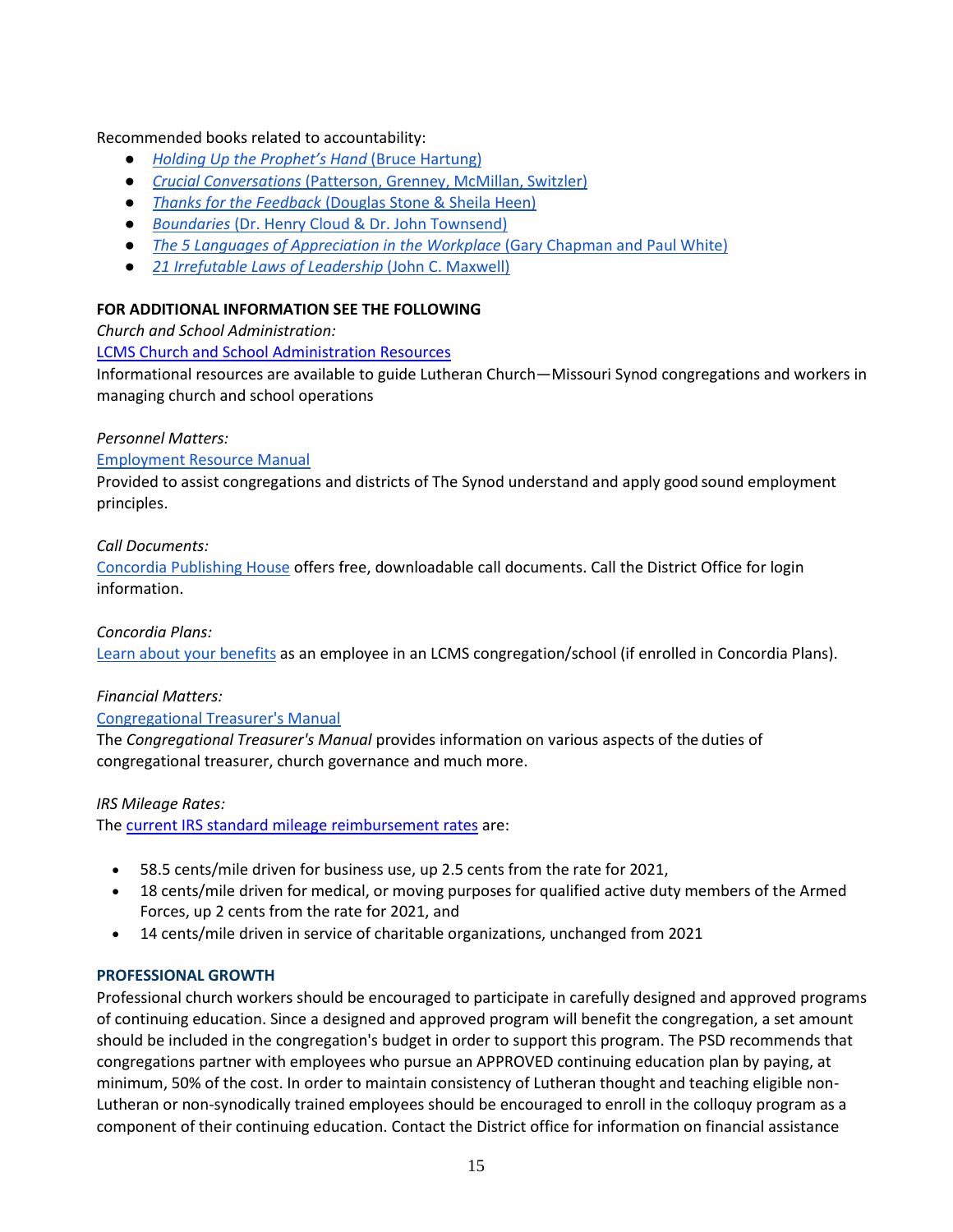that may be available.

Conventions, retreats, conferences, and workshops directly related to the worker's effectiveness in the ministry, or mandated by membership in Synod, are part of the business of the congregation and should not be treated either as part of the worker's vacation or completed at the expense of the employee. The Pacific Southwest District expects synodically trained rostered church workers to attend the annual Pastor's Conference, Lutheran Educators' Conference or All Worker Conference. Generally, employees should be encouraged to attend conferences and conventions with all expenses (travel, meals, lodging, registration, etc.) paid by the congregation. Congregations are therefore encouraged to budget for ongoing professional development opportunities.

In addition to retreats, conferences, and workshops, mission trips represent an important form of professional growth and development. In recognition of our employees' commitment to the Great Commission, consideration should be given to those employees who desire to take part in ministry-sponsored mission trips. It is understood that mission trips that take place during the academic year may place a significant financial burden on school operations; therefore, employees should take advantage of such opportunities during the summer months or pre-determined vacation periods. Mission trips may interfere with expected duties and requests should be made to an appropriate administrator at least four to six months ahead of the anticipated departure date. When administrative approval is received, it is recommended that, when possible and appropriate, mission trips not be treated either as part of the worker's vacation or sick time.

#### <span id="page-15-0"></span>**ACKNOWLEDGEMENT, RECOGNITION, AND CELEBRATIONS**

It is recommended that birthdays, special occasions, holiday celebrations, and workplace anniversaries are recognized in a fashion that displays care for the worker. Whether you choose to use cards signed by many, a gift card, snacks or treats, and/or another type of recognition, acknowledging these important events will assist in displaying care for the worker. Holidays are often celebrated by appropriate gatherings at which food and fellowship is provided. While all congregations do not implement all celebrations, congregations are encouraged to prayerfully review and implement suitable protocols.

Lutheran church and school workers offer their time, talents, and treasures to the ministries they serve. Ministries, in turn, proclaim Christ through broad efforts. Ministries are encouraged to partner together to better serve His kingdom by recognizing the efforts and responsibilities of all workers in the Pacific Southwest District of the Lutheran Church - Missouri Synod. As a component of partnering together, ministries are encouraged to offer tuition discounts to full-time employees, regardless of the specific LCMS school at which they work. Examples of this practice exist. It is recommended that schools at all levels (*e.g.* K-8, 9-12) prayerfully consider reducing tuition by a minimum of 50% for all full-time professional church workers at schools, district offices, and universities within the Pacific Southwest District.

#### <span id="page-15-1"></span>**SABBATICALS**

A sabbatical may be defined as a period of time, often three months, when ministry leaders and congregations set aside a leader's normal responsibilities for the purpose of rest and renewal toward sustained excellence in ministry. A ministry sabbatical is not an extended vacation nor is it synonymous with an academic sabbatical that normally involves extensive study; rather, a ministry sabbatical is a release from the routine of the call for the physical, emotional, spiritual, and intellectual well-being of a ministry leader. Below are links to provide guidance and resources for congregations and schools in the development of their own sabbatical policies.

- [What is a Sabbatical?](https://ministrysabbaticalresources.com/what-is-a-sabbatical%3F)
- [Planning a Sabbatical](https://ministrysabbaticalresources.com/planning-a-sabbatical)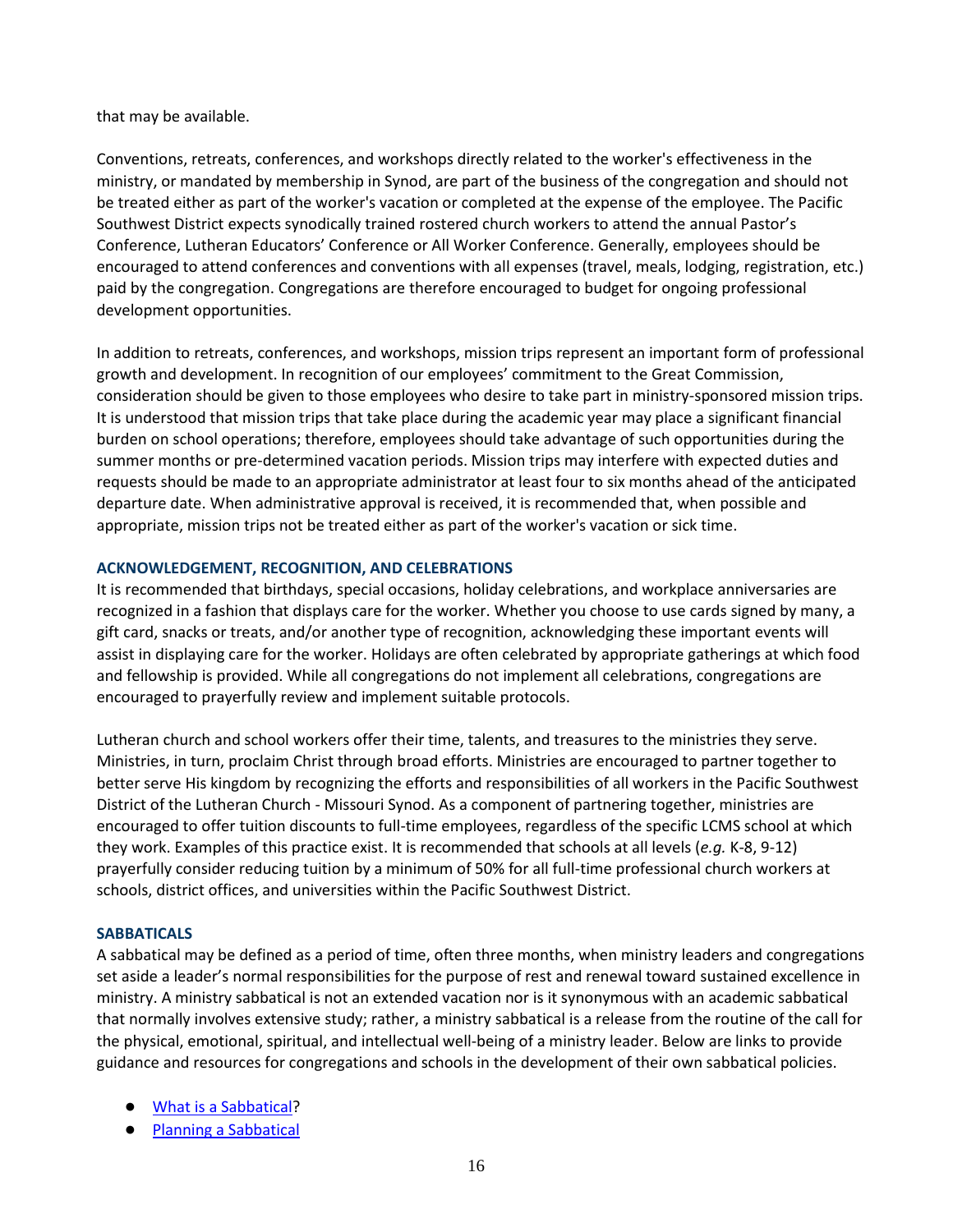#### ● [Sabbatical Resources](https://ministrysabbaticalresources.com/sabbatical-resources)

#### <span id="page-16-0"></span>**WORKER SUPPORT TEAM**

Beginning ministry in a new place can be a challenge even for veteran church workers. Churches and schools that organize a Worker Support Team can assist in the transition of new workers. Further, a Worker Support Team assists church workers in sustaining their ministry by encouraging healthy personal practices. Areas of focus for a Worker Support Team may include:

- Lay of the Land: Help workers get comfortable with the community by assisting them with recommendations on where to find groceries on a budget, a good mechanic, recreation areas, traffic patterns in the area, and other aspects of life particular to your community.
- Connections: Help workers get to know members of the church and/or school, families, and other workers in the circuit, region, and district. They may also provide a list of key church and school leaders, and work to make intentional introductions. Finally, they should encourage workers to connect with fellow workers in their area in similar ministry positions. For example, pastors should be encouraged to attend circuit pastors' meetings, Directors of Christian Education should attend cluster meetings, etc.

*[Grace Place Wellness](https://graceplacewellness.org/)* notes that "the Worker Support Team lovingly and caringly challenges workers in the church to practice self-discipline in caring for their own spiritual, physical, and emotional needs. The Worker Support Team might also advocate for the Pastor and other workers for supportive policies and practices by the congregation, ensuring adequate care for their physical and financial needs as well as the needs of their families."

According to *Grace Place Wellness*, some practices that the Support Team might strive toward could include:

- Physical health
	- Encourage and engage the workers in physical activity
	- Encourage or provide gym membership
	- Encourage regular medical checkups and self-care
- Spiritual growth
	- Encourage a weekly study/share group with others where they are not the leader
	- Pray for and with the pastor before the church service
- Healthy connections for mental fitness
	- Encourage socialization outside of congregational members
	- Encourage activities and hobbies which take them away from congregational worries
	- Encourage conference attendance
- Personal financial stability
	- Encourage seeking of financial advice
	- Listen confidentially to the concerns of spouses
	- A robust family life
	- Encourage time off and vacations
	- Ongoing education for renewal
	- Encourage ongoing education at a seminary or college
	- Encourage personal coaching

In preparation for the establishment of a Worker Support Team, we recommend reading *[Holding Up the](https://www.amazon.com/Crucial-Conversations-Talking-Stakes-Second/dp/0071771328/ref%3Dmt_paperback?_encoding=UTF8&me) [Prophet's Hand: Supporting Church Workers](https://www.amazon.com/Crucial-Conversations-Talking-Stakes-Second/dp/0071771328/ref%3Dmt_paperback?_encoding=UTF8&me)*, noted above.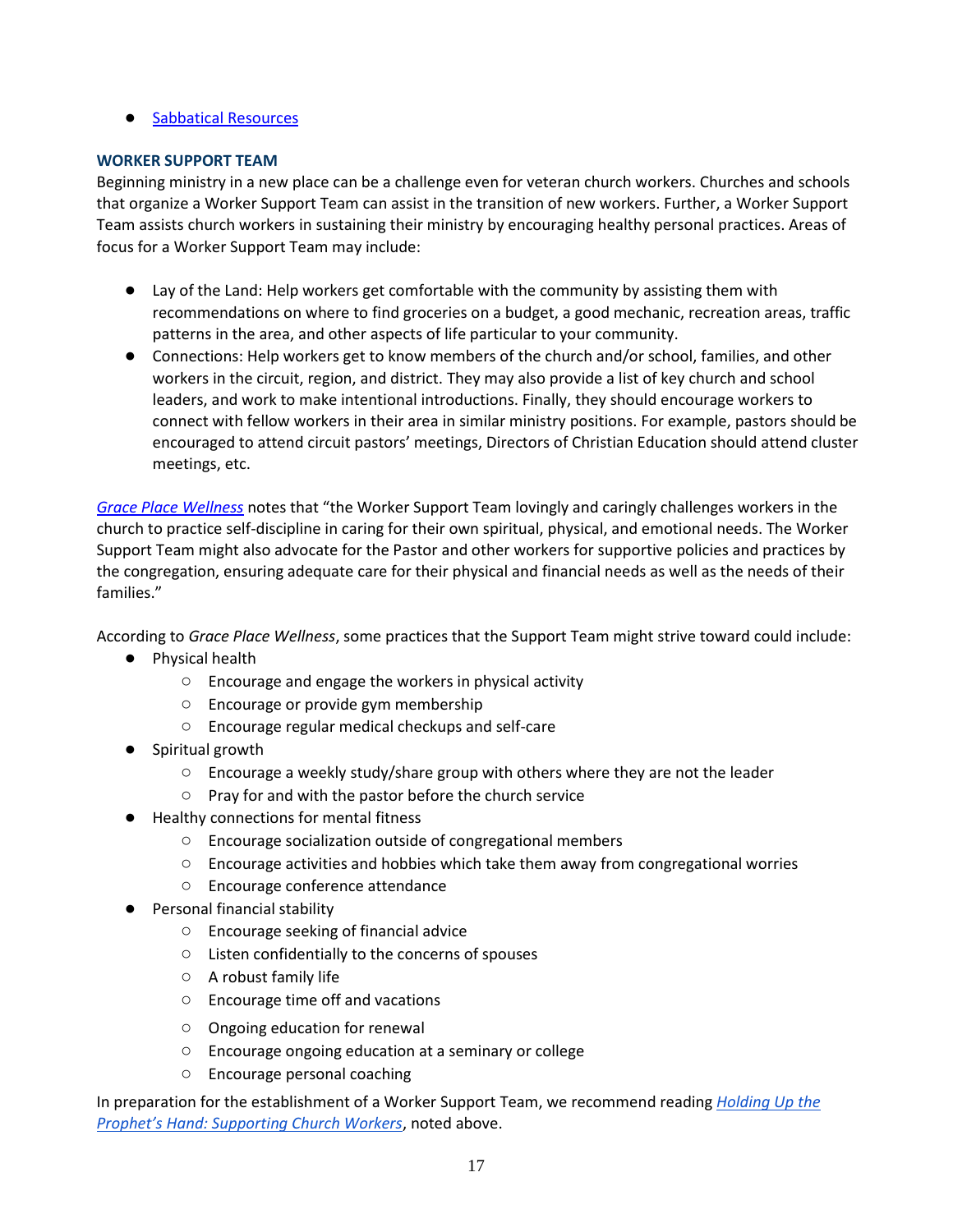#### <span id="page-17-0"></span>**PROTECTING YOUR MINISTRY**

Churches and schools face the daunting task of navigating complex legal issues. From child safety concerns to property matters, employment law, church governance and more, they are responsible for understanding and acting in accordance with applicable legal requirements.

As our churches and schools come under increased scrutiny, The Lutheran Church—Missouri Synod is dedicated to helping pastors, church workers, church administrators, lay leaders and others learn how to better protect their church or school from potential legal challenges.

In collaboration with Alliance Defending Freedom (ADF), a legal guide has been developed in this regard. *[Protecting Your Ministry](http://be5ce58c3b35ebd67cba-c941712feef4a9ea313a8383615beb0f.r3.cf2.rackcdn.com/uploaded/a/0e5350829_1471388243_adfdcaprotectyourministrylcmsscreen2016081111.pdf)* is a legal guide for LCMS congregations, schools and ministries. Please read through this entire booklet carefully to understand the full scope of the issues and how you can protect various ministries. Watch for updates available on the [LCMS Legal Resources web page.](https://www.lcms.org/resources/church-and-school-administration/legal-resources)

Membership with Church Law & Tax [\(churchlawandtax.com\)](https://www.churchlawandtax.com/) is highly recommended, providing a wide array of legal information and resources specific to church, clergy and other related issues.

#### <span id="page-17-1"></span>**EMPLOYMENT/LABOR LAW**

Labor law can be a formidable aspect of employment policy at a congregation or school. Many organizations are privileged to work with local attorneys or to employ a human resource specialist. It is strongly recommended that each congregation or school have a staff member tasked with monitoring current labor law developments in their state or municipality.

The LCMS has published a comprehensiv[e Employment Resource Manual](http://www.lcms.org/Document.fdoc?src=lcm&id=1188) detailing many of the applicable labor laws. Organizations may also consider joining the Society for Human Resource Management [\(www.shrm.org\)](https://www.shrm.org/). An annual membership is \$190.00. In addition to monitoring HR issues nationally and in each state, membership allows a designated staff member to ask a Knowledge Advisor up to 15 questions per year. While this is not a substitute for legal advice, the Knowledge Advisor can alert an employer to potential risks and benefits in handling HR issues.

Membership with Church Law & Tax [\(churchlawandtax.com\)](https://www.churchlawandtax.com/) is highly recommended, providing a wide array of legal information and resources specific to church, clergy and other related issues.

The following details are also not intended as a substitute for legal advice but offer some of the essential rules and regulations of which employers should be aware. The District makes no representations about the legal veracity of the following descriptions.

#### <span id="page-17-2"></span>**EMPLOYMENT CATEGORIES**

Workers at Lutheran churches and schools may be categorized in a variety of ways (e.g. called and contracted, salary and hourly, full-time and part-time). It is of legal note that the same benefits should be provided to all workers within the same employment category. For example, a full-time, called worker should not receive a tuition discount for his or her children, if all other full-time, called workers are not provided the same discount. Below are descriptions of some of the most common employment categories:

*Called:* These workers have graduated from a Lutheran Church-Missouri Synod college or university, or been certified through colloquy, and have received a "divine call" from a congregation, school, or RSO of the LCMS. Called workers are recognized on the Minister of Religion Roster (Ordained or Commissioned) of the LCMS. Calls may be tenured or non-tenured. They may also be exempt or non-exempt.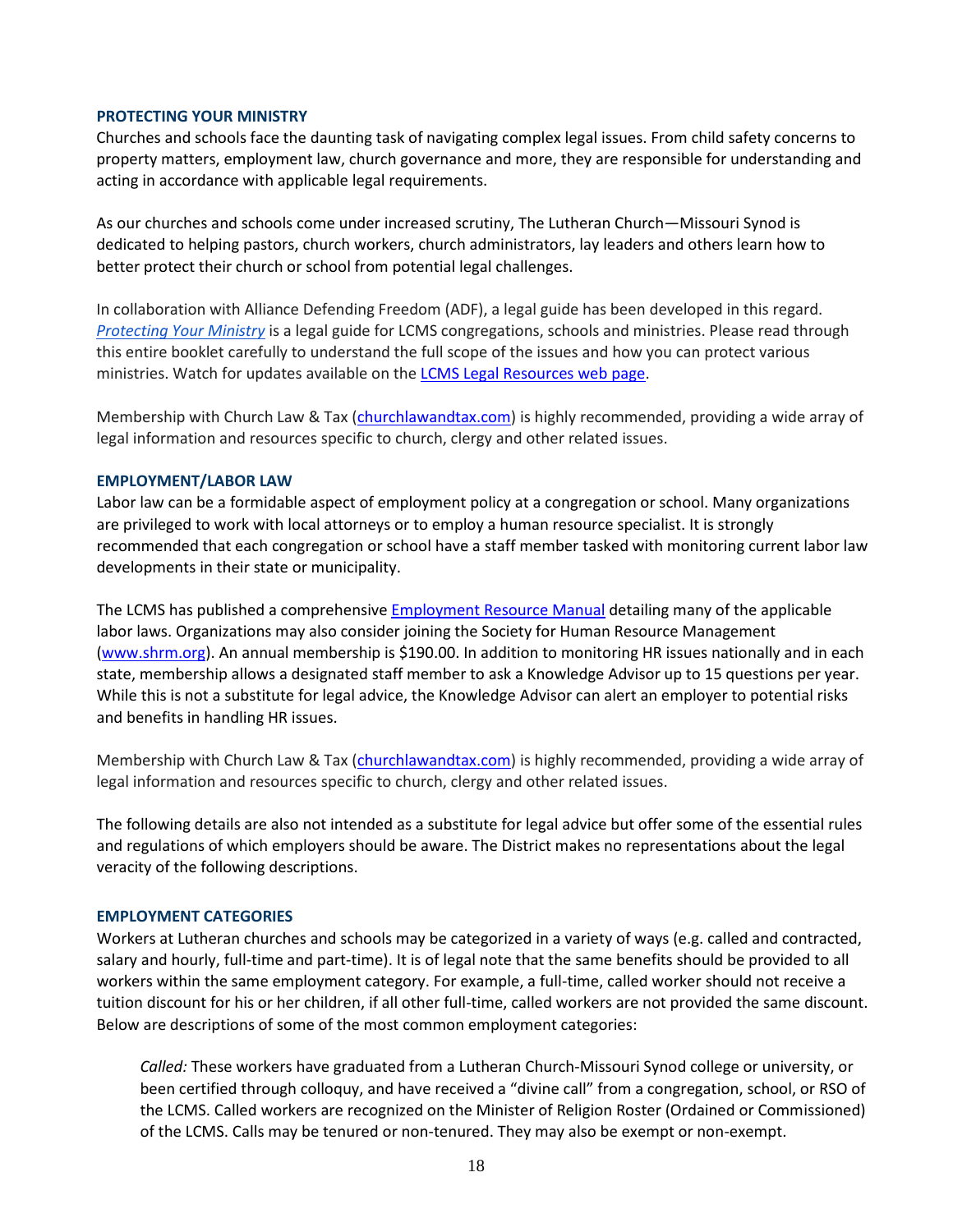*Contracted:* These workers have received a contract in which terms of employment (e.g. salary, benefits, responsibilities, duration) have been detailed and affirmed by the employer and employee. Contracted workers are ordinarily not eligible for a call.

*At-Will:* These workers have been employed without call or contract. Their employment must adhere to applicable state and Federal labor laws and may be terminated by the employer or employee at any time, provided such termination would not violate any state or Federal labor statute (e.g. against discrimination).

*Salary:* These full-time workers are compensated based on an annual amount divided among pay periods (e.g. bi-weekly, twice monthly, monthly). Salaried workers are not required to submit time-cards or report the number of hours worked in any given pay period. Their compensation is ordinarily spread over ten or twelve months.

*Hourly:* These full- or part-time workers are compensated based on the number of hours worked in a given pay period. The number of hours worked are determined by the employer and must be documented by a time-card or time-sheet.

*Part-time hourly workers (less than 40 hours per week):* might receive different benefits than full-time employees. For example, many employers will provide retirement benefits to those working more than 20 hours per week and health benefits to those working more than 30 hours per week. Note that parttime hourly workers employed the same number of hours as one another must be offered the same benefits.

*Exempt or Non-Exempt:* These descriptions refer to a worker's status relative to the Fair Labor Standards Act (FLSA). Generally, exempt employees are those receiving a guaranteed minimum salary (salary basis test), or those with executive or administrative responsibilities (job duties test), such as supervising two or more employees or having management as a primary responsibility of the job. Exempt employees are not entitled to overtime compensation or provisions under the FLSA. Wage and hourly regulations regarding minimum wage, overtime, etc. for non-exempt employees should be implemented.

#### <span id="page-18-0"></span>**FAIR LABOR STANDARDS ACT**

Employment regulations which address hiring, compensation, overtime, and the like are governed by both state and Federal statutes. Wage and hourly laws are specifically addressed by the Fair Labor Standards Act (FLSA) and/or a state labor code.

"Generally, private schools are subject to federal and state wage and hour laws. A significant exemption applies to "ministerial" employees at religious schools. For those employees who serve in a religious capacity – who are ministers as a matter of law – the FLSA and state wage and hour laws do not apply. Teachers at religious schools, for example, may qualify as ministers. (Hosanna-Tabor Evangelical Lutheran Church and School v. EEOC 2012) The California Court of Appeals has also recognized preschool teachers as ministers. (Henry v. Red Hill Evangelical Lutheran Church of Tustin 2011) The Ninth Circuit Court of Appeals has applied this exemption specifically to state wage and hour claims. (Alcazar v. The Corporation of the Catholic Archbishop of Seattle 2010)" Excerpted from Liebert Cassidy Whitmore Legal Bulletin [\(www.lcwlegal.com\)](http://www.lcwlegal.com/).

The LCMS' legal counsel, Thompson Coburn LLP, has also provided a comprehensive [letter](https://drive.google.com/open?id=0B0C4WsMLO2tuRGVZZEV1a1dJLTA) an[d webinar](http://blogs.lcms.org/2016/webinar-explains-new-overtime-regulations) regarding the FLSA.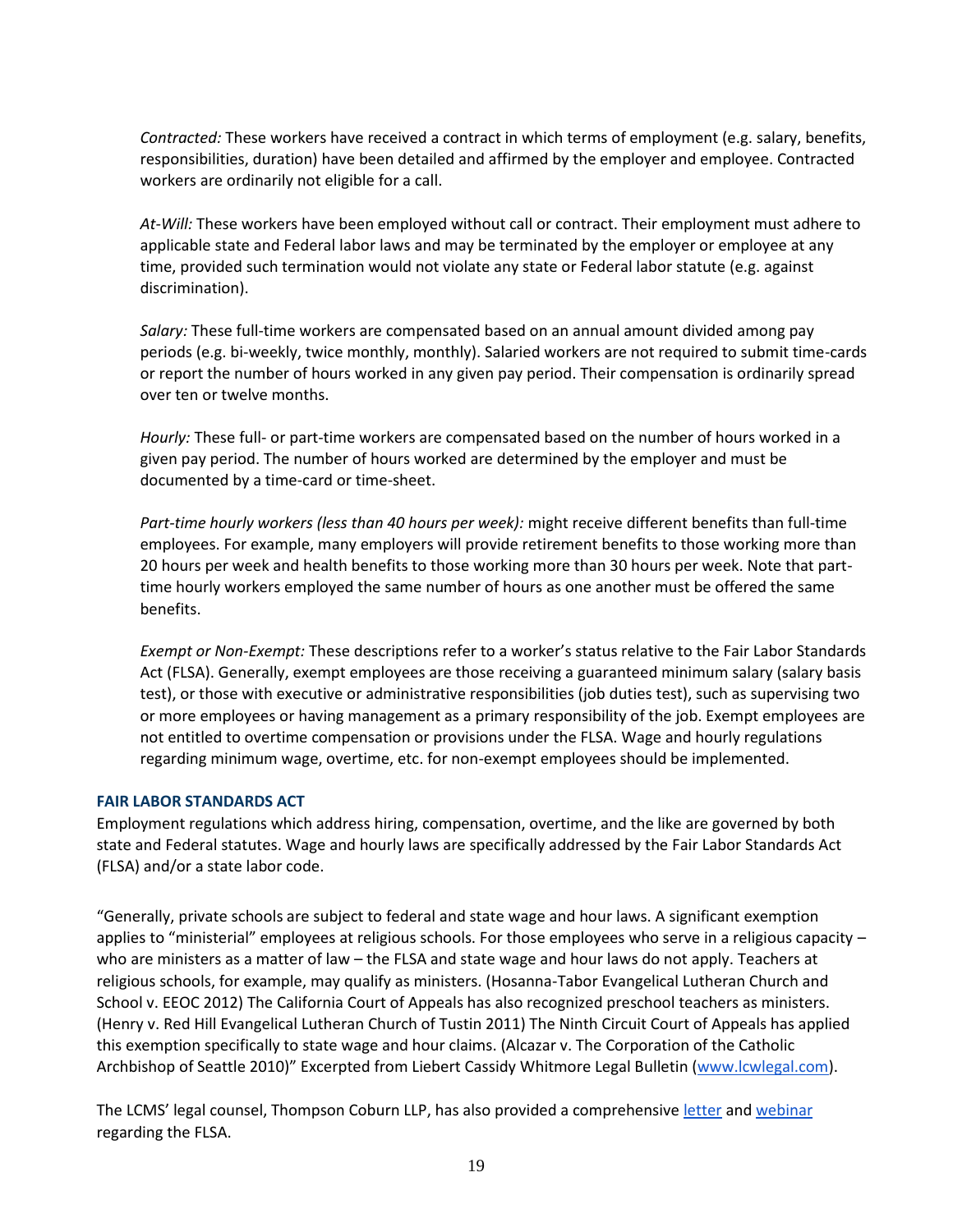Watch for updates on litigation that may affect hourly and overtime thresholds on [ChurchLawandTax.com](http://www.churchlawandtax.com/) and [ManagingYourChurch.com.](http://www.churchlawandtax.com/blog/)

#### <span id="page-19-0"></span>**FEDERAL REGULATIONS**

The federal government provides additional direction regarding employment by religious organizations. (Equal Employment Opportunity Commission, Title VII of the Civil Rights Act: [http://www.eeoc.gov/](http://www.eeoc.gov/policy/docs/threshold.html) [policy/docs/threshold.html.](http://www.eeoc.gov/policy/docs/threshold.html) This reference contains resources pertaining to the Religious Organization Exception and the Ministerial Exception. The religious organization exception allows congregations and schools to prefer to employ individuals who share our religion. The exception does not allow organizations to otherwise discriminate in employment on the basis of race, color, national origin, sex, age, or disability.

The ministerial exception indicates that Courts have upheld that ministers of religion generally cannot bring claims under the federal employment discrimination laws, including Title VII, the Age Discrimination in Employment Act, the Equal Pay Act, and the Americans with Disabilities Act. This comes not from the text of the statutes, but from the First Amendment principle that governmental regulation of church administration impedes the free exercise of religion.

#### <span id="page-19-1"></span>**STATE REGULATIONS**

Arizona, California, and Nevada labor laws vary significantly. There may also be differences in various cities, particularly in California. Individual congregations and schools are strongly advised to know the laws in their state and municipality. Consult the following resources, and check for updates regularly as regulations change often:

- Arizona:
	- The Industrial Commission of Arizona website: [https://www.azica.gov/labor-minimum-wage](https://www.azica.gov/labor-minimum-wage-main-page)[main-page](https://www.azica.gov/labor-minimum-wage-main-page)
	- The [current minimum wage in Arizona](https://www.azica.gov/sites/default/files/media/2022%20THE%20FAIR%20WAGES%20AND%20HEALTHY%20FAMILIES%20ACT.pdf) is \$12.80 per hour. Consult the above links regularly as minimum wage increases are occurring each year.
- California:
	- Labor and Workforce Development Agency: [http://www.labor.ca.gov](http://www.labor.ca.gov/)
	- Department of Industrial Relations: <http://www.dir.ca.gov/dlse>
	- The current state minimum wage in California is \$13.00 for employers with 25 employees or less, and \$14.00 for employers with 26 employees or more; consult the above links regularly as minimum wage increases are occurring each year. Furthermore, some cities require a higher rate.
- Nevada:
	- Office of the Labor Commissioner: <https://labor.nv.gov/>
	- Through June 30, 2022, Nevada's [minimum wage rates](https://www.paycor.com/resource-center/articles/minimum-wage-by-state/) are \$9.75 (without health insurance) and \$8.75 (with health insurance). Beginning July 1, 2022, the rates will be \$10.50 (without health insurance) and \$9.50 (with health insurance). The rates will increase annually at that same rate until reaching \$12.00 (or \$11.00) per hour on July 1, 2024.

#### <span id="page-19-2"></span>**UNEMPLOYMENT AND DISABILITY COMPENSATION**

Under existing state and Federal laws churches and church-related schools are exempt from the Unemployment Compensation Act. This means that any employee who terminates or is terminated, and is unable to find new employment, is not eligible to collect unemployment insurance benefits. Churches and church-related schools are also exempt from participating in state disability insurance programs.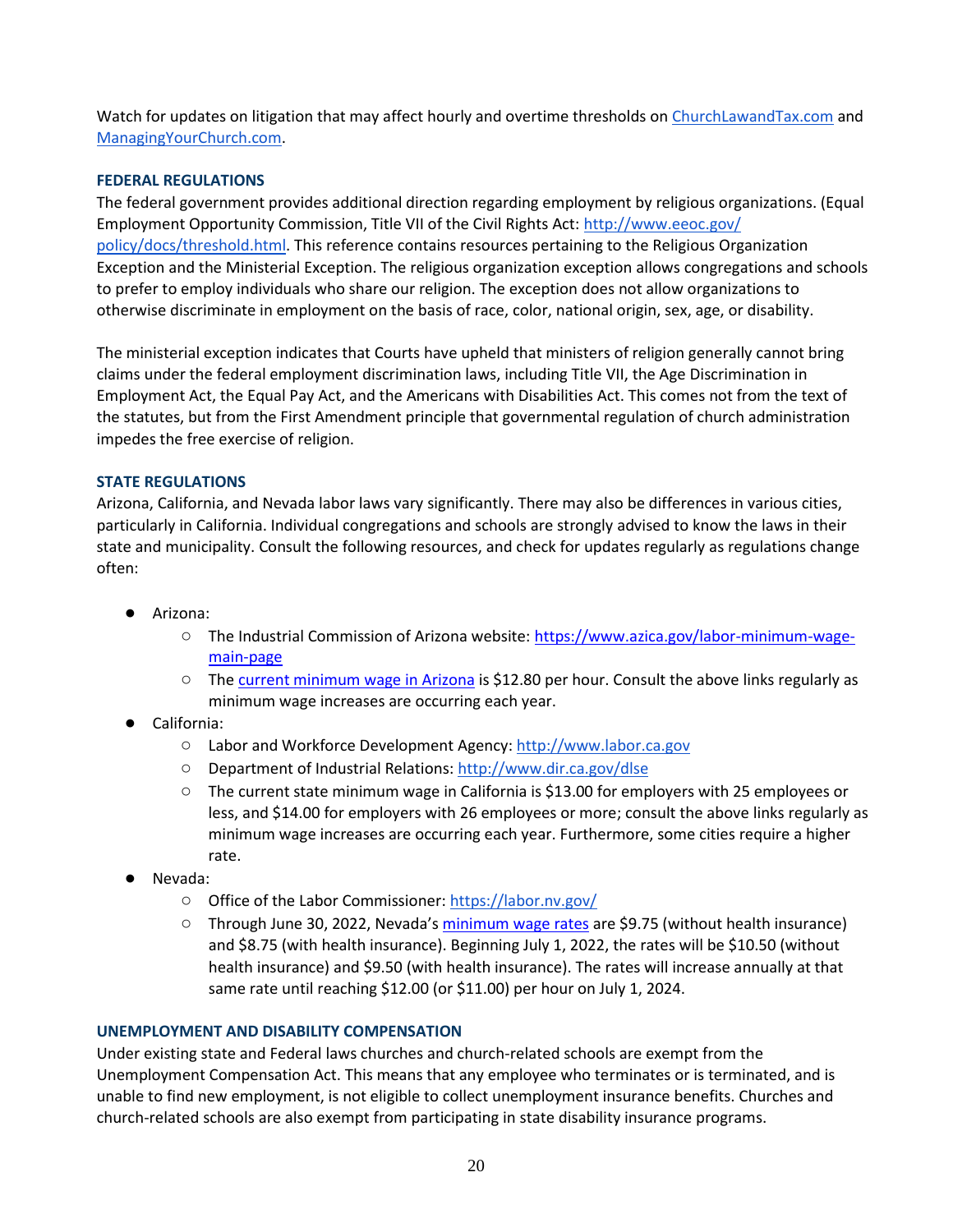#### <span id="page-20-0"></span>**WORKER'S COMPENSATION**

Worker's Compensation pays benefits for a work-related injury. You should report any injury to your supervisor as soon after the injury as possible. (For more detailed information consult the *[Congregational](http://www.lcms.org/resources/ctmanual) [Treasurers' Manual](http://www.lcms.org/resources/ctmanual)).*

#### <span id="page-20-1"></span>**NON-DISCRIMINATION IN TEACHER HIRING PRACTICES**

The following information is provided to ensure that salary provisions are morally fair, legal, and non-discriminatory. Synod has determined that all teachers who have graduated from one of its colleges and have received a Lutheran Teacher Diploma or received a Lutheran Teacher Diploma through colloquy should receive calls rather than contracts. Teachers without the Lutheran Teacher Diploma are to be classified as lay teachers and may be contracted. Title IX of the Education Amendments of 1972 expressly stipulates that there shall be no sex discrimination in hiring practices. Salaries should be equal for men and women.

#### <span id="page-20-2"></span>**BACKGROUND CHECKS AND SEXUAL ABUSE**

Background checks should be conducted annually on all employees for those in contact with children as stipulated by law. Yearly training courses on avoiding sexual abuse and harassment must be conducted yearly for school employees and is also a good practice for all church employees. These services should be paid for by the congregation and/or school.

#### <span id="page-20-3"></span>**REST AND MEAL BREAK PERIODS**

Laws differ by state. See state-by-state listings o[f rest break laws](https://www.dol.gov/agencies/whd/state/rest-periods) and [meal break laws:](https://www.dol.gov/agencies/whd/state/meal-breaks)

#### **Arizona**

Employers are not governed by any state rest or meal break regulations.

#### **California**

#### Rest breaks:

Paid 10-minute rest period for each 4 hours worked or major fraction thereof; as practicable, in middle of each work period. Not required for employees whose total daily work time is less than 3 and  $\frac{1}{2}$  hours. This includes paid "recovery period" which means a cool down period afforded an employee to prevent heat illness.

#### Meal breaks:

 $\frac{1}{2}$  hour, if work is for more than 5 hours per day, except when workday will be completed in 6 hours or less and there is mutual employer/employee consent to waive meal period. On-duty meal period counted as time worked and permitted only when nature of work prevents relief from all duties and there is written agreement between parties. Employee may revoke agreement at any time.

An employer may not employ an employee for a work period of more than 10 hours per day without providing the employee with a second meal period of not less than 30 minutes, except that if the total hours worked is no more than 12 hours, the second meal period may be waived by mutual consent of the employer and employee only if the first meal period was not waived.

The Industrial Welfare Commission may adopt working condition orders permitting a meal period to start after 6 hours of work if the commission determines that the order is consistent with the health and welfare of the affected employees.

#### **Nevada**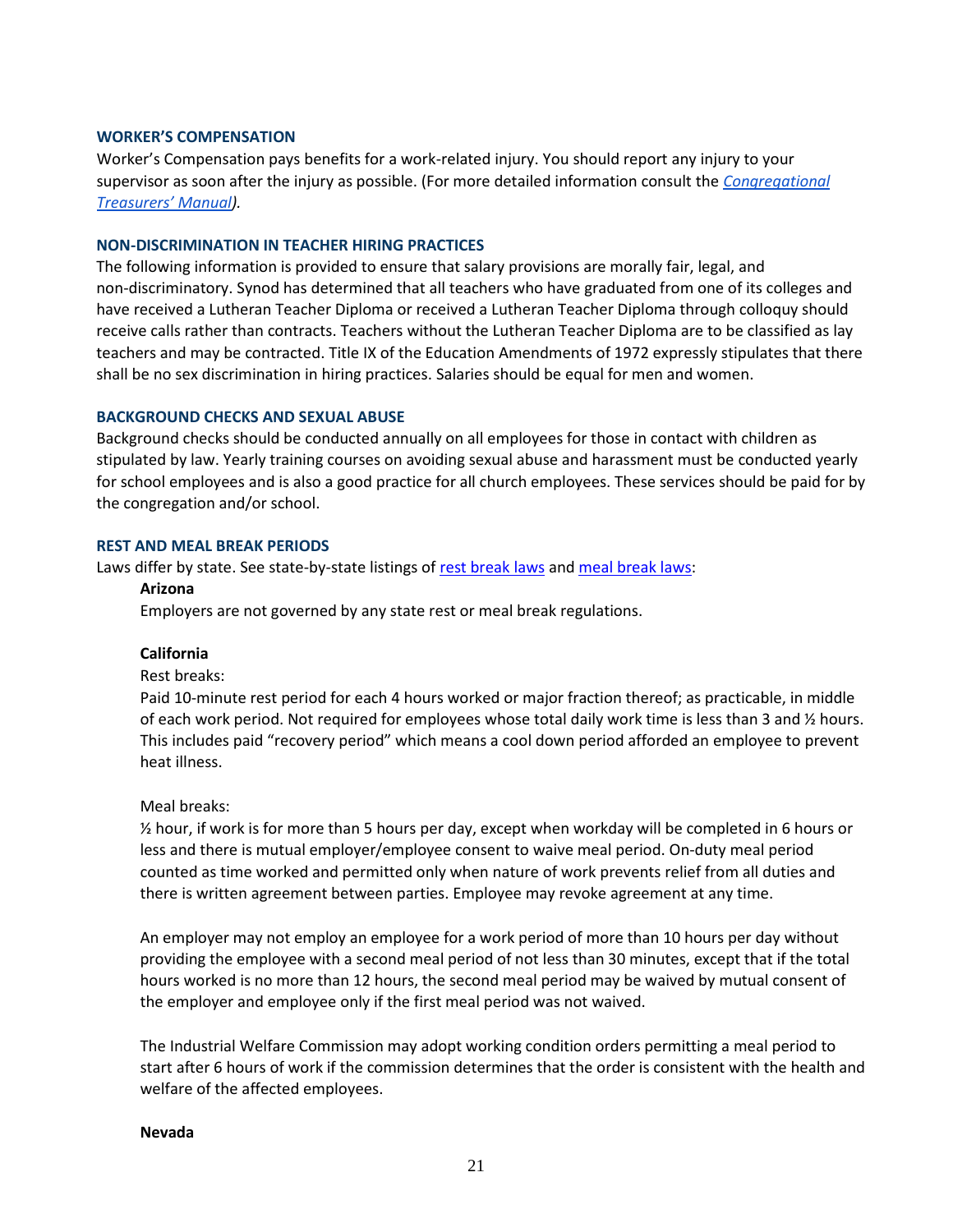Rest breaks:

Paid 10-minute rest period for each 4 hours worked or major fraction thereof; as practicable, in middle of each work period. Not required for employees whose total daily work time is less than 3 and  $\frac{1}{2}$  hours.

Meal breaks:

½ hour, if work is for 8 continuous hours.

#### <span id="page-21-0"></span>**TERMINATION**

Terminating employment is a circumstance that should be handled with Christian care and according to applicable laws. Called or contracted employees should have the terms of their call or contract honored. These supersede any "at-will" policy in the applicable state. California, Nevada, and Arizona are all "at-will" work states. This means employees may be terminated at any time for any reason, provided their termination would not violate any state or federal statute (e.g. discrimination). **Employers are strongly encouraged to document performance-based reasons for the termination of an employee, including all efforts to work with the employee to improve performance, and all communication with the employee (including dates and participants) regarding performance.** Employers are also encouraged to consult with an employment law attorney regarding any questions.

#### <span id="page-21-1"></span>**EMPLOYEE HANDBOOKS**

Congregations and/or schools are strongly encouraged to publish an employee handbook. (Please consult Appendix  $D$  for an example.) Handbook sections should include (but are not limited to):

- Employment Categories (e.g. Called, Contracted)
- At-Will Employment
- Equal Opportunity Employment
- Salary, Wages, and Benefits
- Professional Growth Opportunities
- Vacation and Holidays
- Sick Leave
- Morals Policy
- Harassment Policy
- Conflict-Resolution Policy
- Personal Leave Policy
- Professional Leave Policy
- Termination Policy
- **Safety Procedures**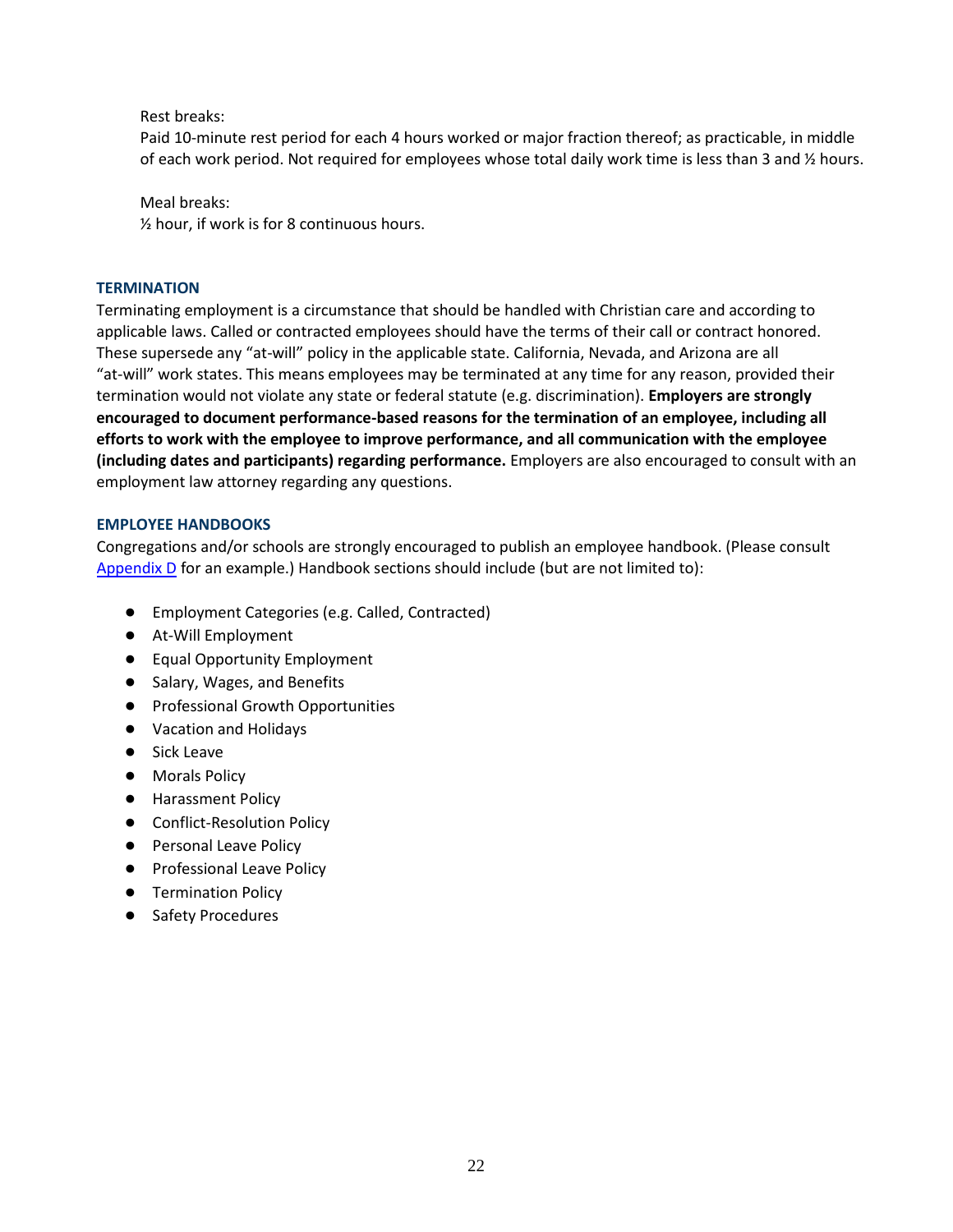#### <span id="page-22-0"></span>**APPENDIX A - SAMPLE HOUSING ALLOWANCE RESOLUTION**

#### **SAMPLE All Employed Ministers—Stated Dollar Amount RESOLUTION**

RESOLVED, that (name of congregation), authorizes and establishes the following individual(s) housing allowance for the year 20xx:

| Amount Name Amount        |  |
|---------------------------|--|
| Amount Name Amount        |  |
| Amount Name Amount        |  |
| Amount <b>Name</b> Amount |  |
| Amount Name Amount        |  |
| Amount Name Amount        |  |

The housing allowance will be paid from , 20xx, to December 31, 20xx.

See additional samples in the [Congregational Treasurers Manual.](https://files.lcms.org/file/preview/5FC615DC-DFB6-4D26-BAF0-66A605C04130?)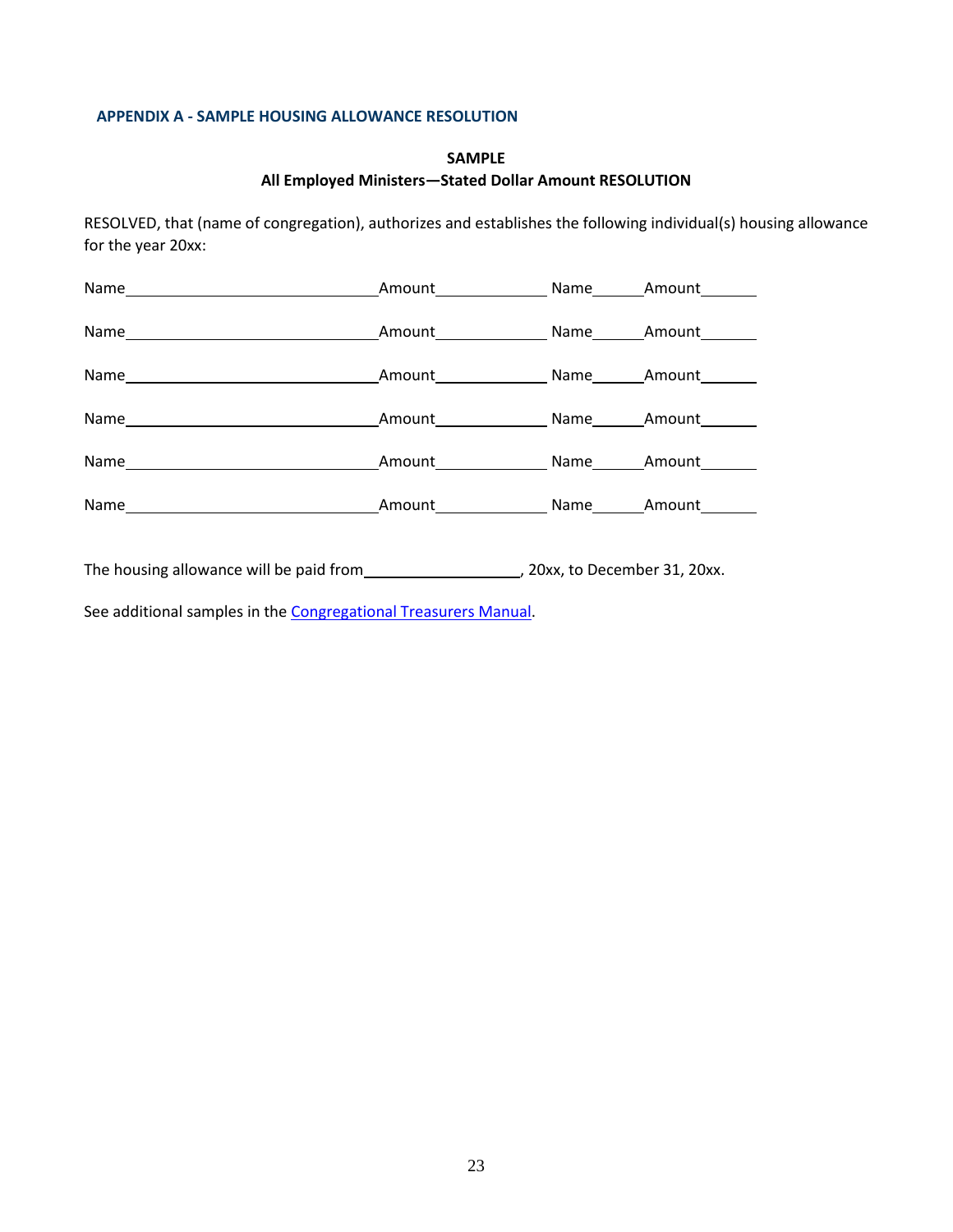#### <span id="page-23-0"></span>**APPENDIX B - DEDUCTIBLE ITEMS FOR HOUSING ALLOWANCE**

### **Minister's Estimate of Expenses for Housing Allowance:**

| Home/Apartment Rent:                                                                  |  |
|---------------------------------------------------------------------------------------|--|
| Garage Rental:                                                                        |  |
| Down Payment (including legal, loan and, title fees related to the purchase of home): |  |
| Mortgage Payments (principal and interest):                                           |  |
| Property Tax:                                                                         |  |
| Property Insurance (homeowner/renter):                                                |  |
| <b>Utilities: Gas:</b>                                                                |  |
| Utilities: Electricity:                                                               |  |
| Utilities: Telephone (basic service):                                                 |  |
| Utilities: Trash:                                                                     |  |
| Utilities: Water:                                                                     |  |
| Utilities: Other__________________:                                                   |  |
| Utilities: Other__________________:                                                   |  |
| Furnishing and appliances (purchase and repair):                                      |  |
| Structural repairs and remodeling:                                                    |  |
| Lawn care and landscaping:                                                            |  |
| Maintenance items (household cleaners, light bulbs, pest control):                    |  |
| Homeowners' Association Dues:                                                         |  |
| Other allowable expenses (specify):                                                   |  |
| <b>TOTAL:</b>                                                                         |  |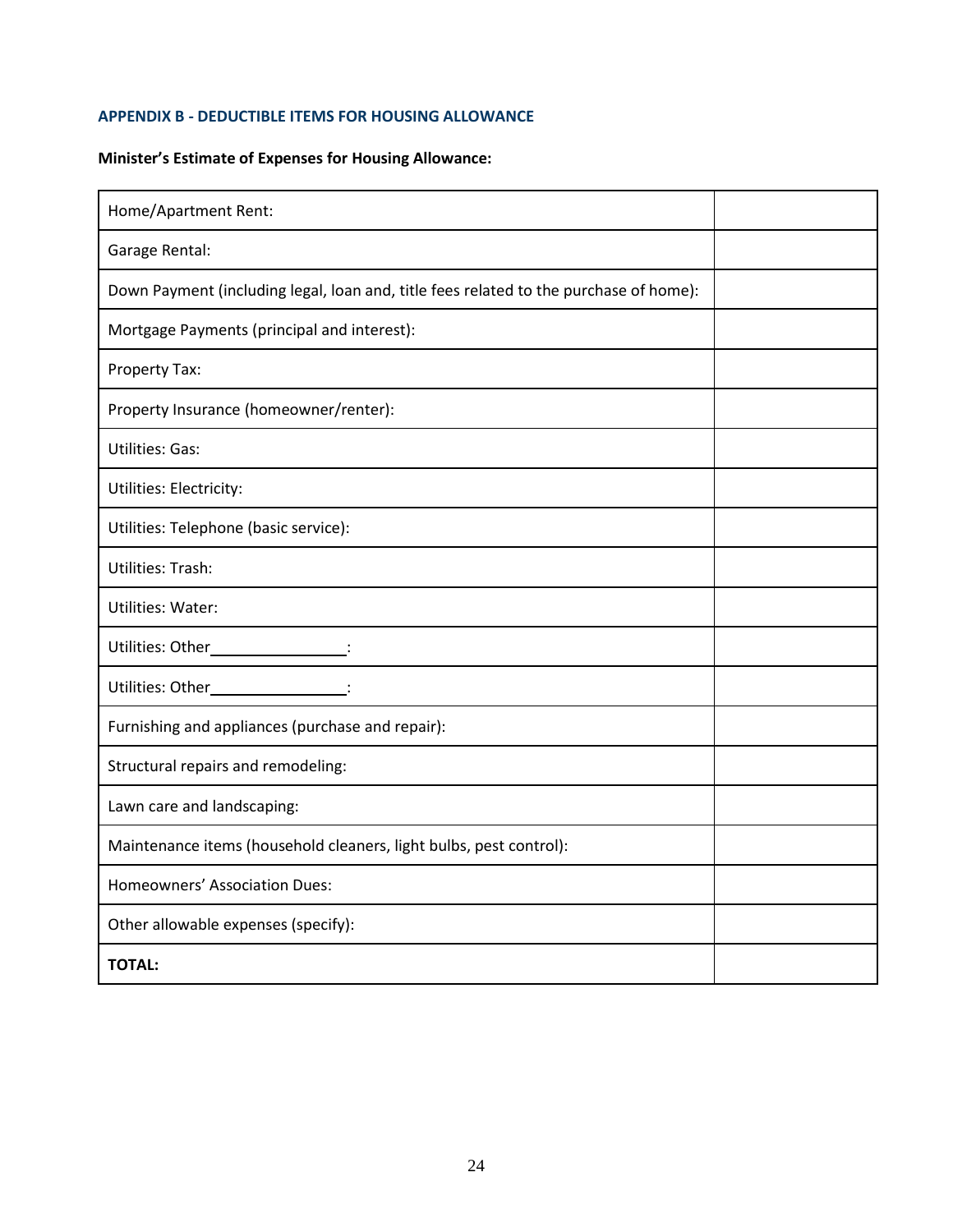#### <span id="page-24-0"></span>**APPENDIX C - TAX PREPARERS**

#### **Clergy Tax and Financial Services**

<http://www.clergytax.com/> 562-906-9906 [service@clergytax.com](mailto:service@clergytax.com)

#### **Schmidt & Associates**

<http://www.schmidt-tax.com/> 714-573-1720

#### **Ocean Point Financial Services**

<https://www.oceanpoint.financial/home> 858-270-1450 [oceanpointfinancial@gmail.com](mailto:oceanpointfinancial@gmail.com)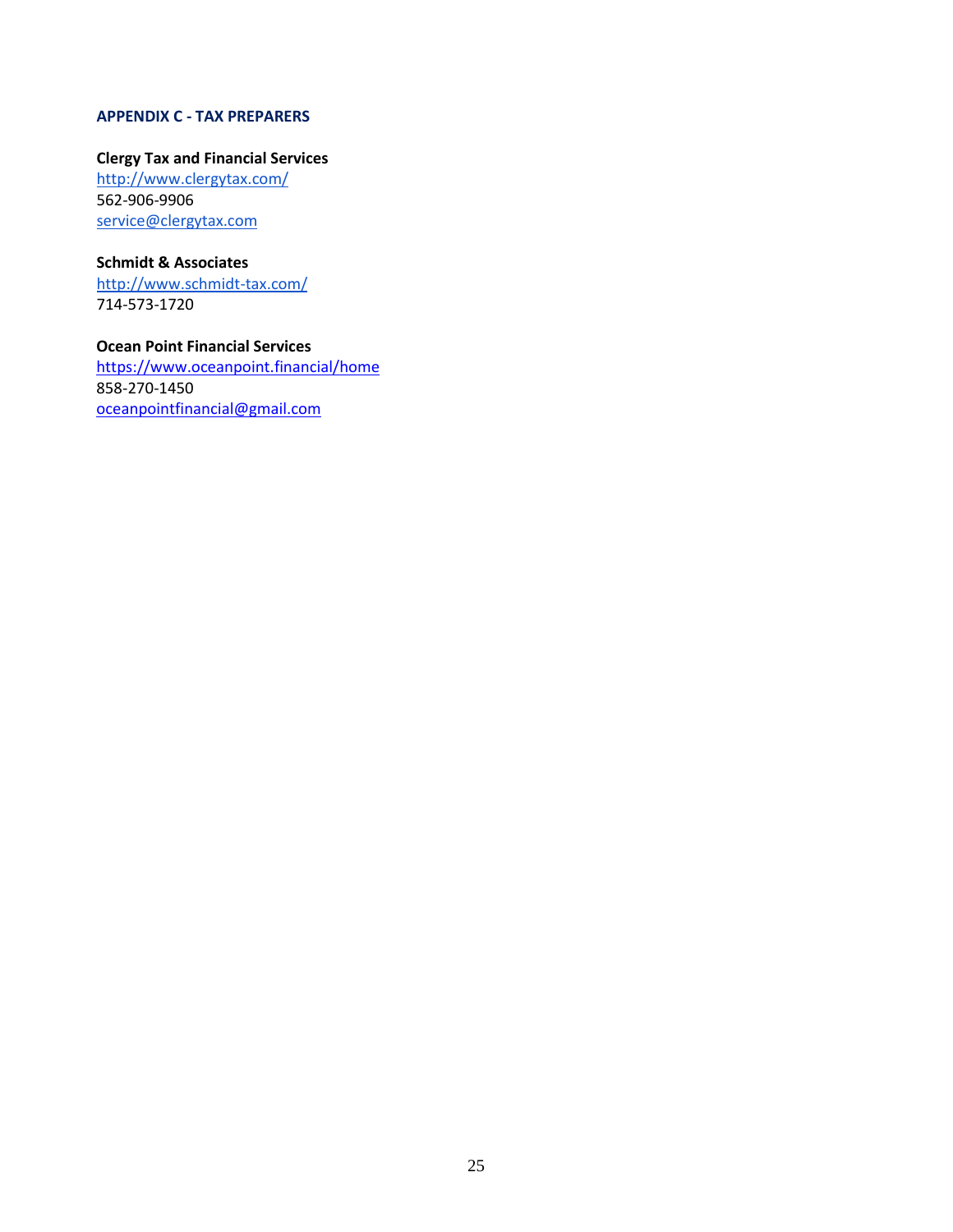#### <span id="page-25-0"></span>**APPENDIX D - SAMPLE RESOURCES FOR MINISTRY EXCELLENCE**

#### **Sample Documents for Developing Ministry Excellence & Accountability:**

- Annual Employee Evaluations/Goal Setting
	- [Directors\\_Eval.1.doc](https://drive.google.com/open?id=0B0C4WsMLO2tuX3VUZmMzTDQzdWM)
	- [How to Help.pdf](https://drive.google.com/open?id=0B0C4WsMLO2tuNFdUaUtwS21DcE0)
	- [LCMS Synod Performance Appraisal Worksheet.doc](https://drive.google.com/open?id=0B0C4WsMLO2tuRWh6WlFRWVFlT3M)
	- [Mid-Year\\_Parent\\_Survey.doc](https://drive.google.com/open?id=0B0C4WsMLO2tuX0U0Yzh5RlFfSzA)
	- [Performance Appraisal Forms.doc](https://drive.google.com/open?id=0B0C4WsMLO2tucUxfLUtLOFlYS0k)
	- [Performance Review DCE\\_Teacher.pdf](https://drive.google.com/open?id=0B0C4WsMLO2tuTUtxYm1zRmdDMWM)
	- [Performance Review Pastor\\_Principal.pdf](https://drive.google.com/open?id=0B0C4WsMLO2tuUU56VkNKV2g0eFk)
	- [Principal Evaluation Sample.doc](https://drive.google.com/open?id=0B0C4WsMLO2tuMml1OXpoYVkxZFk)
	- [Principaleval.doc](https://drive.google.com/open?id=0B0C4WsMLO2tuZ1pBQ0JnaVdQdlU)
	- [Principals\\_Evaluation-by\\_teacher1.doc](https://drive.google.com/open?id=0B0C4WsMLO2tuajByNTl6SDVaV28)
	- [Self-Growth Profile 08.doc](https://drive.google.com/open?id=0B0C4WsMLO2tuU2R2aHF1dkhJY2M)
	- [teacherevaluation1.doc](https://drive.google.com/open?id=0B0C4WsMLO2tuSzY5WUREZFBGQVU)
	- [Pastoral Skills, Abilities and Attributes \(from PSD Call Manual](https://d68e31a0-2995-44ed-88ab-d270ba68551c.filesusr.com/ugd/cf12e5_8485574dfc194b7eacef1db5d9fd79ef.pdf)  useful as a template for [performance evaluations and related conversations with the pastor\)](https://d68e31a0-2995-44ed-88ab-d270ba68551c.filesusr.com/ugd/cf12e5_8485574dfc194b7eacef1db5d9fd79ef.pdf)
- Care & Recognition
	- [21 Employee Perks That Attract The Best Talent.pdf](https://drive.google.com/open?id=0B0C4WsMLO2tuNmU0U1NLaHFoQ2M)
	- [Church Worker Appreciation -](https://drive.google.com/open?id=0B0C4WsMLO2tuOWF3Qno2cW9Tc1E) Sample Schedule.pdf
	- [Church\\_Worker\\_Support\\_Teams.pdf](https://drive.google.com/open?id=0B0C4WsMLO2tuNEFsTWlRek5xUms)
	- [Top 20 Employee Benefits & Perks.pdf](https://drive.google.com/open?id=0B0C4WsMLO2tuVFR3VnNwQzh1ZDg)
	- [Twelve Warning Signs of Health.pdf](https://drive.google.com/open?id=0B0C4WsMLO2tuenFLWlN2eXFZMU0)
- Classroom Observation
	- [Collegial Classroom Visits\\_1.doc](https://drive.google.com/open?id=0B0C4WsMLO2tuM0RDaUFIM0VwQ00)
	- [Observation Apps.docx](https://drive.google.com/open?id=0B0C4WsMLO2tubzJuRTFJYXVuRUU)
	- [Observation, 5 minute walk through.pdf](https://drive.google.com/open?id=0B0C4WsMLO2tuYkY5LVo4Z0ZxNmM)
- Code of Ethics
	- [DCE-Code-of-Ethics.pdf](https://drive.google.com/open?id=0B0C4WsMLO2tuY2pkcmdLMURsbGc)
	- [ECE Code of Ethics.pdf](https://drive.google.com/open?id=0B0C4WsMLO2tuUHNtVnpHVGF2ejQ)
	- Staff Employee Ethics [Bethany, Long Beach \(ECE\).pdf](https://drive.google.com/open?id=0B0C4WsMLO2tuTGRVNmxYazBRSm8)
- Early Childhood Curriculum Guide
	- [Early Childhood Curriculum Guide.pdf](https://drive.google.com/open?id=0B0C4WsMLO2tuTmRJakxUUXVLRlU)
- **ECE State Regulations Information** 
	- [Regulations by State for ECE Centers.docx](https://drive.google.com/open?id=0B0C4WsMLO2tuN0xRU09qa0wzbnM)
- Employee Handbook
	- [Counseling, Discipline and Discharge.doc](https://drive.google.com/open?id=0B3rOg77dgAmIMi0tdWZZbGw3cGM)
	- [Employee Manual.docx](https://drive.google.com/open?id=0B3rOg77dgAmIY3BvVmpISkkxamc)
	- [Employment\\_Resource\\_Manual\\_062816.pdf](https://drive.google.com/open?id=0B3rOg77dgAmIZExmcm5pOFMwVkU)
	- [Harassment and discrimination policy law in ca.doc](https://drive.google.com/open?id=0B0C4WsMLO2tueWxwcUxoekZkYk0)
	- [Hourly Scale.doc](https://drive.google.com/open?id=0B0C4WsMLO2tucC1ZV21BMWxEZTA)
	- [Hourly vs. salary.docx](https://drive.google.com/open?id=0B0C4WsMLO2tuak9jVlRIbE9NV1E)
	- [Leaves of Absence.doc](https://drive.google.com/open?id=0B3rOg77dgAmIMmRGSmVpTlF4bDQ)
	- [Levelsofemployment.docx](https://drive.google.com/open?id=0B0C4WsMLO2tuMTd2WTdfNzdndlE)
	- [Morals policy.docx](https://drive.google.com/open?id=0B0C4WsMLO2tuU0tMOWEwRzh6TVE)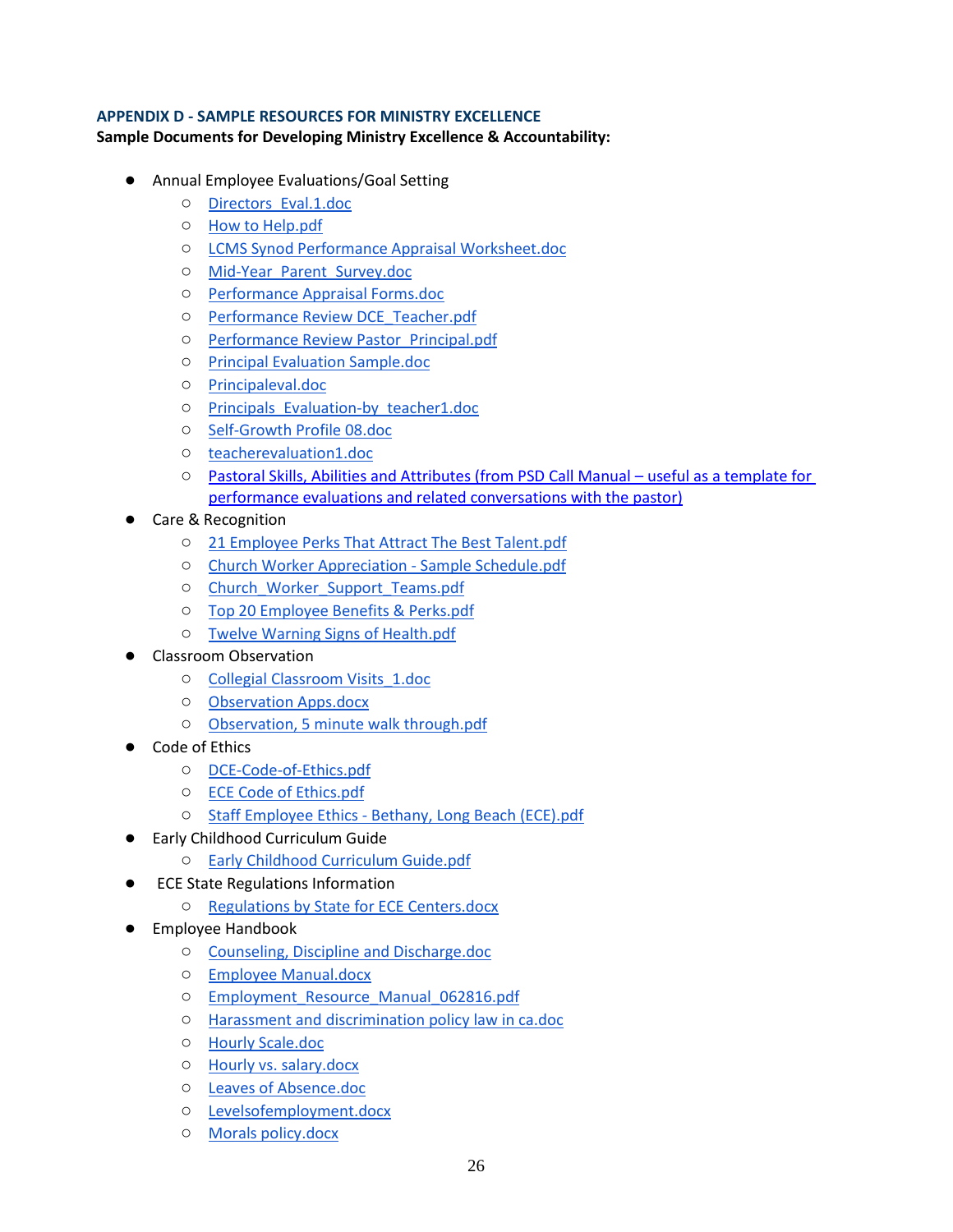- [Sample Morality Clause from Brotherhood Mutual](https://www.brotherhoodmutual.com/resources/safety-library/risk-management-forms/employment-policy-morals-clause/)
- [sickleavefrontload-3-16.doc](https://drive.google.com/open?id=0B3rOg77dgAmIRDZwRGJoT3VPeGc)
- [sickleavepolicyaccrual-2-16.doc](https://drive.google.com/open?id=0B3rOg77dgAmIVG4tamNBejZvN2c)
- [Staff Handbook 2016.pdf](https://drive.google.com/open?id=0B0C4WsMLO2tuOWcxdmZjamtxV3M)
- [Violence 2-16.doc](https://drive.google.com/open?id=0B0C4WsMLO2tuc1RQclgxdEdFQ00)
- [Workers comp.doc](https://drive.google.com/open?id=0B0C4WsMLO2tueV82a2dzVndISkE)

#### **Interview Questions**

- [11 Exit Interview Questions You Should Always Ask.doc](https://drive.google.com/open?id=0B0C4WsMLO2tuTE9vVFBqU1ZTdnM)
- [APPLICATION EVALUATION FORM-](https://drive.google.com/open?id=0B0C4WsMLO2tuVnBrXzhzWDJsams) asst teacher.docx
- [Behavioral Interview Guide for Administrator.doc](https://drive.google.com/open?id=0B0C4WsMLO2tud0xuWW4yZWxHTlE)
- [BUSINESS MANAGER INTERVIEW QUESTIONS.docx](https://drive.google.com/open?id=0B0C4WsMLO2tucWJ2RjMwNmttbkU)
- [InterviewSample.doc](https://drive.google.com/open?id=0B0C4WsMLO2tueGZXb2VnMFgxNlk)
- [PS Director candidate Phone Interview with Grid.doc](https://drive.google.com/open?id=0B0C4WsMLO2tuYU9vNkFMb3laTzg)
- [PSW Behavioral Interviewing Guide.doc](https://drive.google.com/open?id=0B0C4WsMLO2tuNng1Y3JsQ1JTRjg)
- [QUESTIONS FOR BUSINESS MANAGER Interviews.docx](https://drive.google.com/open?id=0B0C4WsMLO2tuWkdSNEZrS0JsOXc)
- [Teacher Interview Questions.doc](https://drive.google.com/open?id=0B0C4WsMLO2tueUhxS2VmdHM0Ums)
- Job Descriptions
	- Church Administrator
		- [Accountant.docx](https://drive.google.com/open?id=0B0C4WsMLO2tuTHJxV2xEMDlsN3M)
		- [Business Administrator.docx](https://drive.google.com/open?id=0B0C4WsMLO2tuZWJseFpOLVJadFE)
		- [Business Administrator\(2\).docx](https://drive.google.com/open?id=0B0C4WsMLO2tuLWw4OG01djBaMkE)
		- [Director of Outreach & Member Engagement.docx](https://drive.google.com/open?id=0B0C4WsMLO2tuZmFfbExtekl6bDQ)
	- School Administrator
		- [Coordinator of Child Care.docx](https://drive.google.com/open?id=0B0C4WsMLO2tuazJPYjR3QmY2RVE)
		- [Coordinator of Day Care.docx](https://drive.google.com/open?id=0B0C4WsMLO2tuOHlWQ0JXaEZkelU)
		- [Preschool Director \(ADA\).docx](https://drive.google.com/open?id=0B0C4WsMLO2tuOVl6WUZlWnVnRzQ)
		- [Principal \(ADA\).docx](https://drive.google.com/open?id=0B0C4WsMLO2tub0txN184Y0tnM3M)
	- Support Staff
		- [Administrative Assistant.docx](https://drive.google.com/open?id=0B0C4WsMLO2tuZXYybmdZdTF6UE0)
		- [Bookkeeper.docx](https://drive.google.com/open?id=0B0C4WsMLO2tuNzlaYTdJMy1ZYnM)
		- [Church Secretary.docx](https://drive.google.com/open?id=0B0C4WsMLO2tudzBmY2R3ejJzV3M)
		- [Coordinator of Weddings.docx](https://drive.google.com/open?id=0B0C4WsMLO2tuTmVBYm9seUxpVlE)
		- [Facilities Manager.docx](https://drive.google.com/open?id=0B0C4WsMLO2tuOHM2dllHM3M2Z00)
		- [Facilities Manager\(2\).docx](https://drive.google.com/open?id=0B0C4WsMLO2tubV9OLTE2UnRlTDg)
		- [Groundskeeper.docx](https://drive.google.com/open?id=0B0C4WsMLO2tuUndQNENjZ011UTQ)
		- [Information Technology Technician \(ADA\).docx](https://drive.google.com/open?id=0B0C4WsMLO2tuSWNINVVpcG8wZU0)
		- [Maintenance.docx](https://drive.google.com/open?id=0B0C4WsMLO2tuOGQ1Mi0tQVc2Tnc)
		- [Preschool Aid.docx](https://drive.google.com/open?id=0B0C4WsMLO2tuaG1EbzExeTlXc1k)
		- [Receptionist.docx](https://drive.google.com/open?id=0B0C4WsMLO2tuRXRXOVZOdmJ4QmM)
		- [School Office Assistant \(ADA\).docx](https://drive.google.com/open?id=0B0C4WsMLO2tuWUJ3Sk91b0xhSVE)
	- Teachers
		- [Day School Teacher \(ADA\).docx](https://drive.google.com/open?id=0B0C4WsMLO2tuZkwxeGpOX1Y5Nzg)
		- [Elementary Teacher \(ADA\).docx](https://drive.google.com/open?id=0B0C4WsMLO2tucnNMWF9mZHlERjg)
		- [Lead Preschool Teacher.docx](https://drive.google.com/open?id=0B0C4WsMLO2tuRzVEdnpJR0tWZFE)
		- [Middle School Teacher \(ADA\).docx](https://drive.google.com/open?id=0B0C4WsMLO2tuRXNSTzB6QWFJQkk)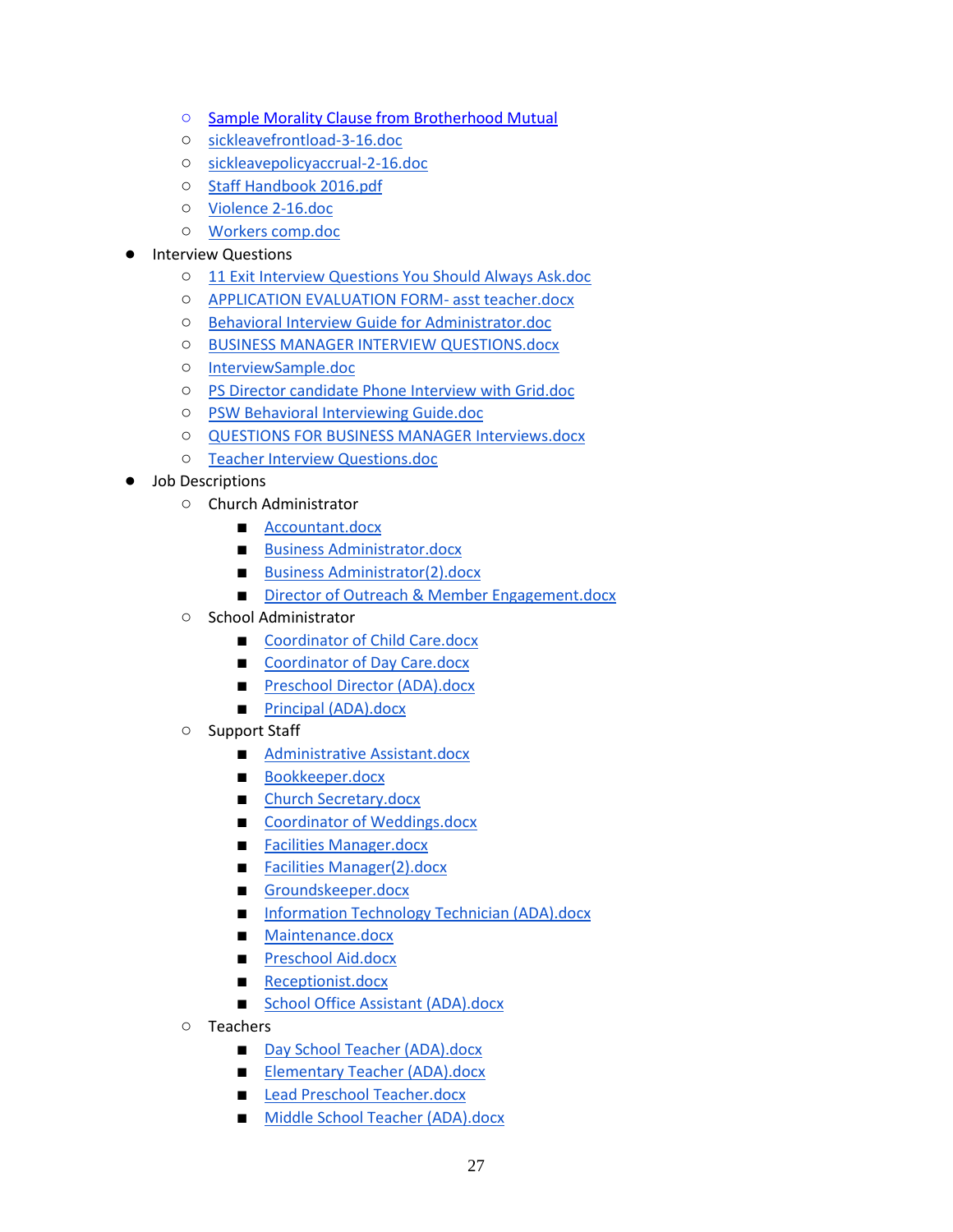- [Morning-Afternoon-Summer Teacher.docx](https://drive.google.com/open?id=0B0C4WsMLO2tucXdUOW1OWWY3eGc)
- Youth/Family/Children
	- [Director of Children's Ministry.docx](https://drive.google.com/open?id=0B0C4WsMLO2tuaEFHalNnc3RYSkE)
	- [Director of Children's Ministry\(2\).docx](https://drive.google.com/open?id=0B0C4WsMLO2tuLTNRUGt3Mkl5MHc)
	- [Director of Children's Ministry\(3\).docx](https://drive.google.com/open?id=0B0C4WsMLO2tublFkZWMxRjgxaTA)
	- [Director of Christian Education.docx](https://drive.google.com/open?id=0B0C4WsMLO2tuRGNBR1EtX1VWXzQ)
	- [Director of Family Life and Youth.docx](https://drive.google.com/open?id=0B0C4WsMLO2tuVTVkYVlVQjRUVVE)
	- [Director of Family Ministry.docx](https://drive.google.com/open?id=0B0C4WsMLO2tud09GQWN2SVVabDQ)
	- [Director of Student Ministry.doc](https://drive.google.com/open?id=0B0C4WsMLO2tud0FXSlY5WnJOWU0)
	- [Director of Youth Ministry.docx](https://drive.google.com/open?id=0B0C4WsMLO2tueTRxSWpWM2dxQWs)
- Labor & Tax Law
	- [Church Law & Tax site](https://www.churchlawandtax.com/)
	- [Break periods \(ECE\).pdf](https://drive.google.com/open?id=0B0C4WsMLO2tuekRSV2U1VkFCc2M)
	- [Governor Signs AB 2230 Changing the Salary-Basis Test for Private School](https://drive.google.com/open?id=0B0C4WsMLO2tuRENuUWhibEV3dFU) Teachers [\\_Liebert Cassidy Whitmore.pdf](https://drive.google.com/open?id=0B0C4WsMLO2tuRENuUWhibEV3dFU)
	- [Housing Allowance & Parsonage LCMS.pdf](https://drive.google.com/open?id=0B3rOg77dgAmIcW9tVVVVWXhTWlU)
	- IRS Pub 517 [Social Security & Other Info for Clergy & Rel Workers](https://www.irs.gov/pub/irs-pdf/p517.pdf)
	- [TaxationOfMinisters2015.PDF](https://drive.google.com/open?id=0B0C4WsMLO2tuMVFfaDRsc3pvRlU)
	- [Taxes\\_and\\_Ministers-2015\\_edition-with\\_styles.pdf](https://drive.google.com/open?id=0B0C4WsMLO2tuUFdfdTRYM1B5SVk)
	- [Thompson Coburn letter re OT & FLSA 6408573\\_2 \(3\) \(002\).pdf](https://drive.google.com/open?id=0B0C4WsMLO2tuRGVZZEV1a1dJLTA)
- **Mission Statement** 
	- Bible Study [Seeking the Will of the Lord.doc](https://drive.google.com/open?id=0B3rOg77dgAmISVFXR1NJNVZZNFU)
	- Bible Study [What do "core values" have to do with our congregation's ministry.doc](https://drive.google.com/open?id=0B3rOg77dgAmIQkNnOUtGWGJIcUk)
	- [Congregational Planning Process.doc](https://drive.google.com/open?id=0B3rOg77dgAmIZVNkVG5WTERsVms)
	- [Core Value Statements Final.doc](https://drive.google.com/open?id=0B3rOg77dgAmIR091M0V0UEhwVms)
	- [Core Values Audit 1.doc](https://drive.google.com/open?id=0B3rOg77dgAmIek9CTThaa0o4MDg)
	- [Developing Core Values in Our Congregation.doc](https://drive.google.com/open?id=0B3rOg77dgAmIYkp1Z3NJWEEweVE)
	- [Discovering Core Values.doc](https://drive.google.com/open?id=0B3rOg77dgAmIRXRPWGh1ejRreVk)
	- [Elements of Critical Targets.doc](https://drive.google.com/open?id=0B3rOg77dgAmIWmxpUVdmZzZtbmM)
	- [Mission Development Process Presentation.pptx](https://drive.google.com/open?id=0B3rOg77dgAmIektfLXp0S09aeDQ)
	- [Model Mission and Purpose Statements.docx](https://drive.google.com/open?id=0B0C4WsMLO2tuRkdTMXhWcGpyZXc)
	- [The Importance of Core Values in the Local Congregation.doc](https://drive.google.com/open?id=0B3rOg77dgAmIV3BqYTZwRG5nT3c)
	- [Vision Development Process Presentation.ppt](https://drive.google.com/open?id=0B3rOg77dgAmIV0xSYXNWZEVWX1E)
- **National Lutheran Schools Accreditation** 
	- [An Introduction to the National Lutheran School Accreditation.pdf](https://drive.google.com/open?id=0B0C4WsMLO2tuaXFhVVRpcFlMSG8)
	- [National Lutheran School Accreditation.docx](https://drive.google.com/open?id=0B0C4WsMLO2tuTG1sejVuT0tqRG8)
	- [Roles of Accreditation.pdf](https://drive.google.com/open?id=0B0C4WsMLO2tuYUFVcTlZSjNUVUU)
	- **New Staff Orientation Checklist** 
		- [new staff orientation.docx](https://drive.google.com/open?id=0B0C4WsMLO2tuTllQYk9xOXlBbXM)
		- [Zion Employee\\_Orientation\\_Checklist.docx](https://drive.google.com/open?id=0B0C4WsMLO2tuMjNDcDdORmRhQUU)
- Organizational Chart
	- [2016 Org Chart.docx](https://drive.google.com/open?id=0B0C4WsMLO2tuUFVkTDg2Sm9EWmM)
	- [SPPBOrgChart.pdf](https://drive.google.com/open?id=0B0C4WsMLO2tubS1FY0tSZl9QQ00)
- Parent/Teacher Conferences
	- [Parent Teacher Conference.pdf](https://drive.google.com/open?id=0B0C4WsMLO2tuMEhIcjhTaWhSbVE)